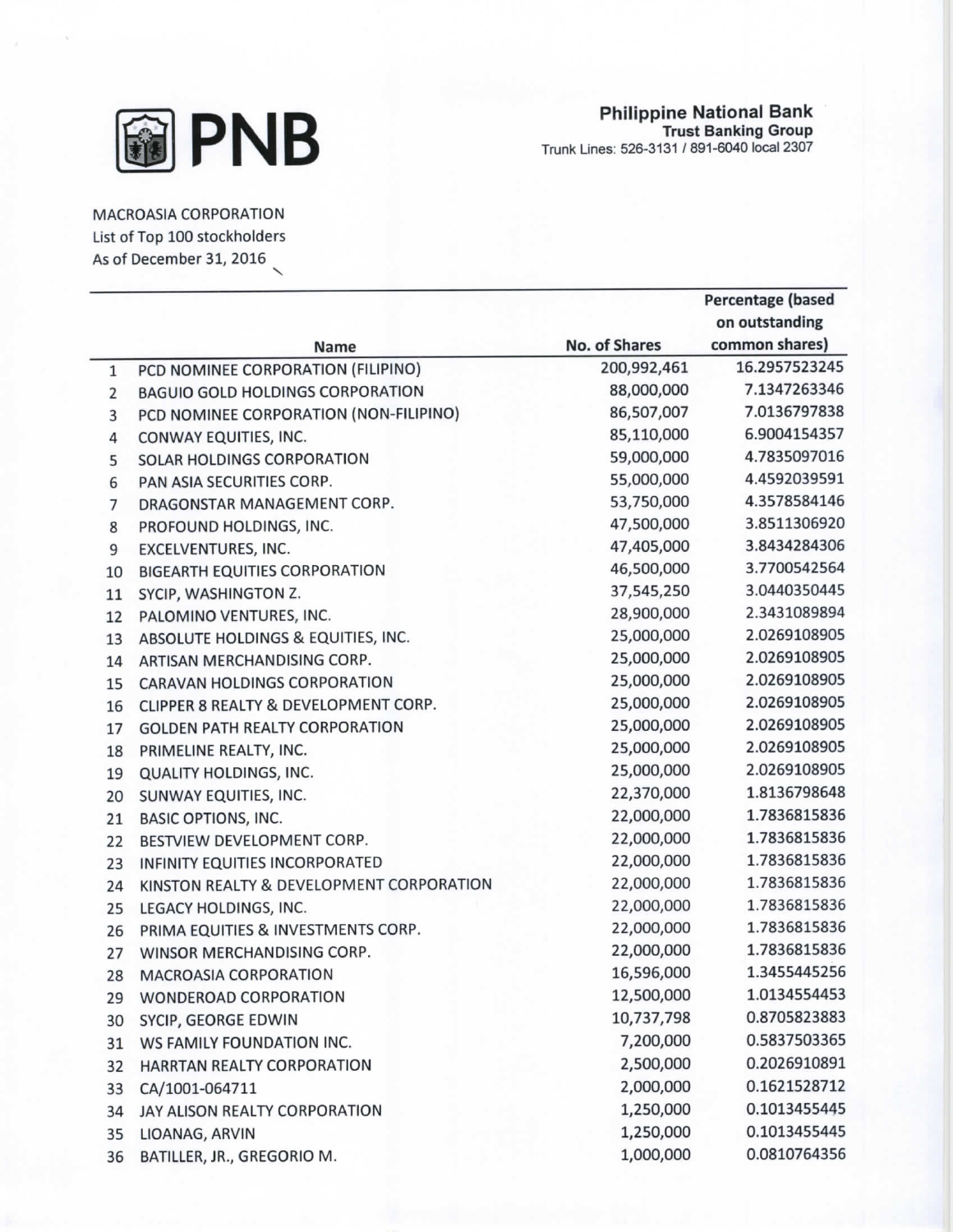

| 37 | ASIA LINK HOLDINGS PTE. LTD.                | 537,552 | 0.0435828001 |
|----|---------------------------------------------|---------|--------------|
| 38 | SY, HANS                                    | 500,000 | 0.0405382178 |
| 39 | ZULUETA, AGNES M.                           | 380,000 | 0.0308090455 |
| 40 | ANSELMO, TRINIDAD & CO., INC.               | 303,650 | 0.0246188597 |
| 41 | HERRERA III, FLORENTINO M.                  | 230,000 | 0.0186475802 |
| 42 | SIGUION-REYNA, LEONARDO T.                  | 200,000 | 0.0162152871 |
| 43 | YU, DONATA P.                               | 192,500 | 0.0156072139 |
| 44 | SY, LETICIA                                 | 182,500 | 0.0147964495 |
| 45 | MUNSAYAC, CELIA A.                          | 175,000 | 0.0141883762 |
| 46 | TIONG SIN AI, BENJAMIN                      | 150,000 | 0.0121614653 |
| 47 | YU, EMILIO C.                               | 150,000 | 0.0121614653 |
| 48 | SY (SY050), LINO                            | 137,000 | 0.0111074717 |
| 49 | BAUTISTA, JAIME J.                          | 125,000 | 0.0101345545 |
| 50 | CHENG, ANTONIO B.                           | 125,000 | 0.0101345545 |
| 51 | CHUA, JOSEPH T.                             | 125,000 | 0.0101345545 |
| 52 | MOTORTRADE NATIONWIDE CORPORATION           | 125,000 | 0.0101345545 |
| 53 | <b>SYCIP, GEORGE</b>                        | 125,000 | 0.0101345545 |
| 54 | TAN, JR., LUCIO K.                          | 125,000 | 0.0101345545 |
| 55 | TANENGLIAN, MARIANO C.                      | 125,000 | 0.0101345545 |
| 56 | SY, LINO                                    | 121,750 | 0.0098710560 |
| 57 | TAN, LOZANO A.                              | 115,000 | 0.0093237901 |
| 58 | ONG, DIONISIO                               | 111,600 | 0.0090481302 |
| 59 | DYHONGPO, CARLOS                            | 104,000 | 0.0084319493 |
| 60 | ABOITIZ, JR., ENRIQUE M.                    | 100,000 | 0.0081076436 |
| 61 | <b>FLORENTO, HECTOR</b>                     | 100,000 | 0.0081076436 |
| 62 | LIM A/C ILIMJS01, JOSEPH                    | 100,000 | 0.0081076436 |
| 63 | LIM, STEWART C.                             | 100,000 | 0.0081076436 |
| 64 | PRIETO, MARIXI R.                           | 100,000 | 0.0081076436 |
| 65 | TAN, CARMEN K.                              | 100,000 | 0.0081076436 |
| 66 | TAN, LUCIO C.                               | 100,000 | 0.0081076436 |
| 67 | TAN, MICHAEL G.                             | 100,000 | 0.0081076436 |
| 68 | TIU, BEN C.                                 | 100,000 | 0.0081076436 |
| 69 | EMERICK JEFFERSON SY GO AND/OR GIRLIE NG GO | 75,000  | 0.0060807327 |
| 70 | CHUA, ANNIE CHU                             | 70,000  | 0.0056753505 |
| 71 | JOSEPH CHUA & CO., INC.                     | 69,460  | 0.0056315692 |
| 72 | SEANGIO, VIRGINIA D.                        | 62,500  | 0.0050672772 |
| 73 | SY, LAURO C.                                | 62,500  | 0.0050672772 |
| 74 | YAO, BONIFACIO                              | 60,000  | 0.0048645861 |
| 75 | DY, ANGEL                                   | 50,000  | 0.0040538218 |
| 76 | DY (VSK-38), ANTONIO S.                     | 49,000  | 0.0039727453 |
| 77 | YING, LO LAN                                | 47,000  | 0.0038105925 |
| 78 | R. COYIUTO SECURITIES, INC.                 | 35,175  | 0.0028518636 |
| 79 | ONG SECURITIES CORPORATION                  | 34.685  | 0.0028121362 |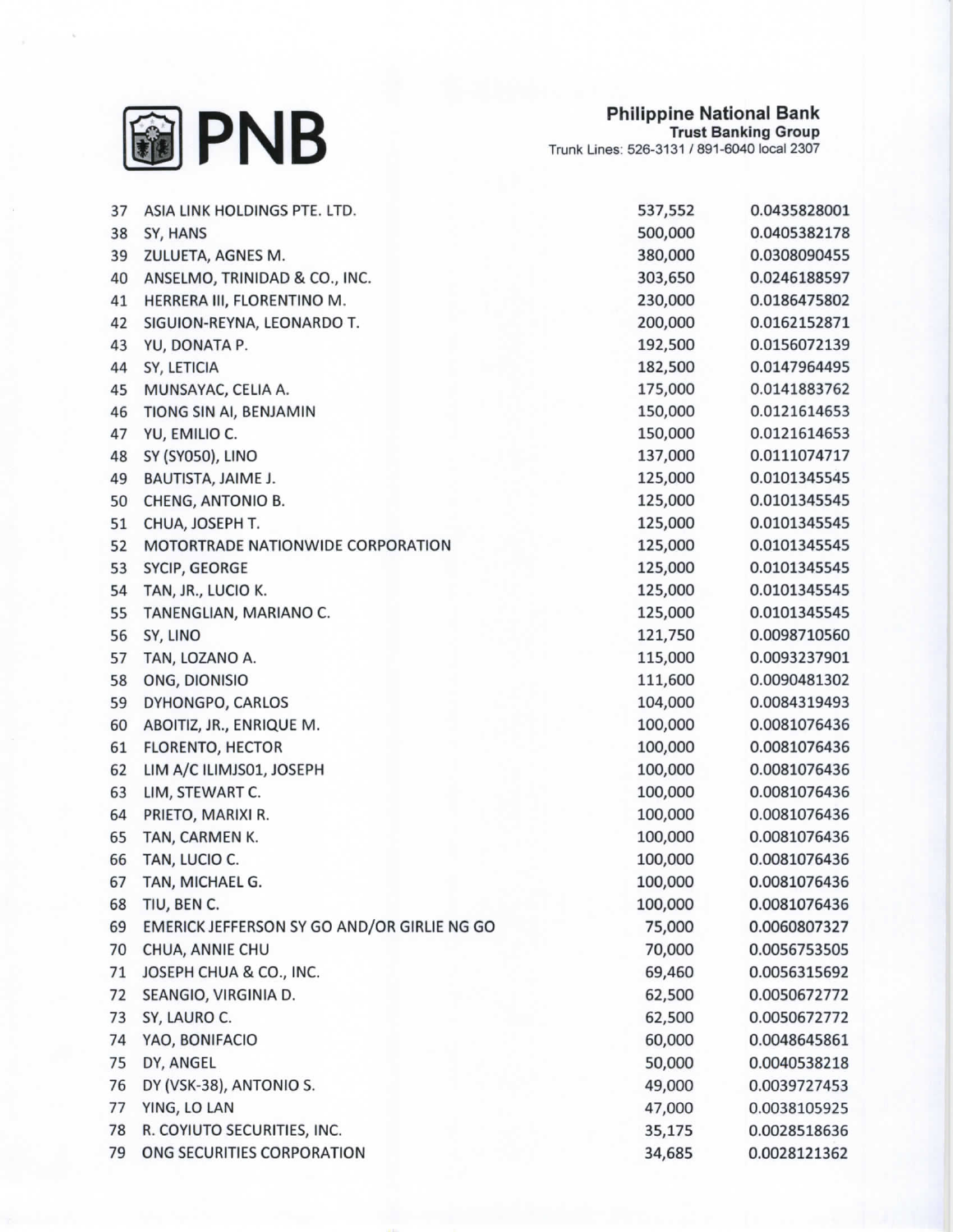

| WEE AH KEE<br>ANSALDO, GODINEZ & CO., INC.<br>PAN ASIA SECURITIES CORP.<br>ASUNCION A/C IASUKE01, KENNETH C. | 18,000<br>17,404<br>16,580<br>16,000<br>15,000                                                                                                                                                                                                                      | 0.0014593758<br>0.0014110543<br>0.0013442473<br>0.0012972230<br>0.0012161465<br>101.2710844946 |
|--------------------------------------------------------------------------------------------------------------|---------------------------------------------------------------------------------------------------------------------------------------------------------------------------------------------------------------------------------------------------------------------|------------------------------------------------------------------------------------------------|
|                                                                                                              |                                                                                                                                                                                                                                                                     |                                                                                                |
|                                                                                                              |                                                                                                                                                                                                                                                                     |                                                                                                |
|                                                                                                              |                                                                                                                                                                                                                                                                     |                                                                                                |
|                                                                                                              |                                                                                                                                                                                                                                                                     |                                                                                                |
| CO, NELIA                                                                                                    |                                                                                                                                                                                                                                                                     |                                                                                                |
| CHING, NENITA                                                                                                | 18,000                                                                                                                                                                                                                                                              | 0.0014593758                                                                                   |
| SECURITIES SPECIALIST, INC.                                                                                  | 19,720                                                                                                                                                                                                                                                              | 0.0015988273                                                                                   |
| HO, LILY S.                                                                                                  | 20,000                                                                                                                                                                                                                                                              | 0.0016215287                                                                                   |
| <b>BA SECURITIES, INC.</b>                                                                                   | 20,000                                                                                                                                                                                                                                                              | 0.0016215287                                                                                   |
| MARIANO YU & CO., INC.                                                                                       | 21,385                                                                                                                                                                                                                                                              | 0.0017338196                                                                                   |
| GO, ZENAID YAP                                                                                               | 22,500                                                                                                                                                                                                                                                              | 0.0018242198                                                                                   |
|                                                                                                              | 23,750                                                                                                                                                                                                                                                              | 0.0019255653                                                                                   |
| E. SANTAMARIA & CO., INC.                                                                                    | 24,940                                                                                                                                                                                                                                                              | 0.0020220463                                                                                   |
|                                                                                                              | 25,000                                                                                                                                                                                                                                                              | 0.0020269109                                                                                   |
|                                                                                                              | 25,250                                                                                                                                                                                                                                                              | 0.0020471800                                                                                   |
|                                                                                                              | 27,500                                                                                                                                                                                                                                                              | 0.0022296020                                                                                   |
|                                                                                                              | 29,360                                                                                                                                                                                                                                                              | 0.0023804041                                                                                   |
|                                                                                                              | 30,000                                                                                                                                                                                                                                                              | 0.0024322931                                                                                   |
|                                                                                                              | 30,180                                                                                                                                                                                                                                                              | 0.0024468868                                                                                   |
|                                                                                                              | 32,050                                                                                                                                                                                                                                                              | 0.0025984998                                                                                   |
|                                                                                                              | 34,600                                                                                                                                                                                                                                                              | 0.0028052447                                                                                   |
|                                                                                                              | TAN, GEORGE D.<br>IMPERIAL, DE GUZMAN, ABALOS & CO., INC.<br>I. ACKERMAN & CO., INC.<br>SIY, BENJAMIN CU<br>G.D. TAN & CO., INC.<br>TE, DENNIS ANG<br>TEE LING KIAT &/OR LEE LIN HO ÿ<br>DEFENSOR A/C IDEFMA01, MA. THERESA T.<br><b>EBC SECURITIES CORPORATION</b> |                                                                                                |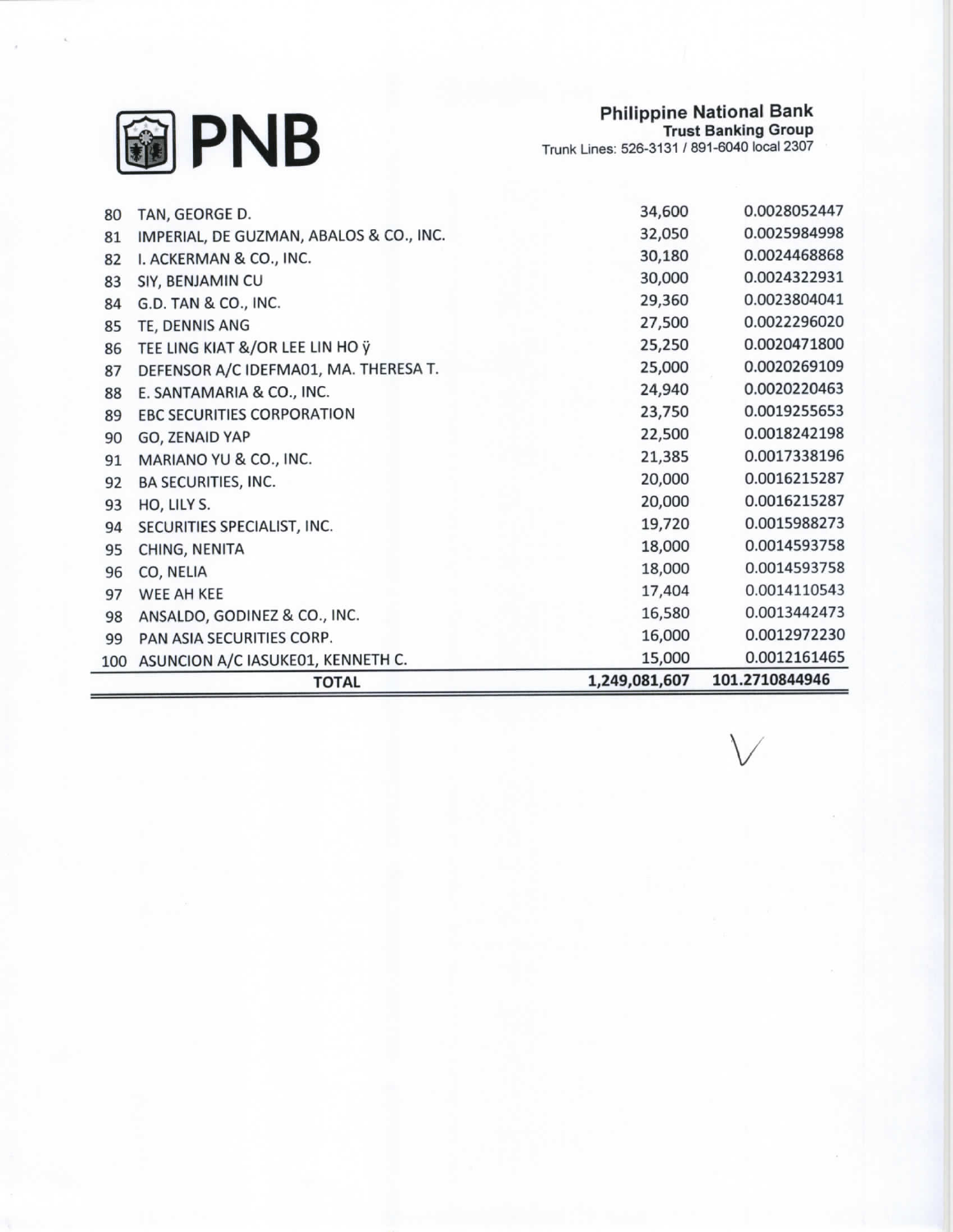**RBKPS006** 

Philippine Depository & Trust Corp.

**PCDUSER1** 

**E PDTC** Philippine Depository & Trust Corp.

## **OUTSTANDING BALANCES FOR A SPECIFIC COMPANY**

Company Code - MAC000000000 & Company Name - MACROASIA CORP.

**Business Date**  $12/29/2016$ 

| <b>BPID</b><br><b>ACCOUNT NO. ADDRESS</b> | <b>BP NAME</b>                                                                                                                                         | <b>ACCOUNT TYPE</b><br><b>TELEPHONE NUMBER</b>  | <b>ID TYPE</b><br><b>ID NUMBER</b>       | <b>INVESTOR TYPE</b><br><b>COUNTRY</b> | <b>HOLDINGS</b><br><b>TAXCODE</b> |
|-------------------------------------------|--------------------------------------------------------------------------------------------------------------------------------------------------------|-------------------------------------------------|------------------------------------------|----------------------------------------|-----------------------------------|
| 10000000000<br>5                          | UPCC SECURITIES CORP.<br>UNIT 1202 TOWER ONE AND EXCHANGE PLAZ 8921174<br>AYALA AVENUE, MAKATI CITY<br>Metropolitan Manila<br>$\theta$                 | <b>Omnibus Without Client</b>                   | <b>Tax Identification Number</b>         | Domestic<br><b>PHILIPPINES</b>         | 13,000.00<br><b>PH10</b>          |
| 10100000000<br>5                          | A & A SECURITIES, INC.<br>Rm. 1906 Ayala Ave. Condominium 6776 Ayala Ave. 810-54-01<br>Makati City<br>Metropolitan Manila<br>1200                      | <b>Omnibus Without Client</b>                   | Tax Identification Number<br>2           | Domestic<br><b>PHILIPPINES</b>         | 200,000.00<br><b>PH10</b>         |
| 10200000000<br>5                          | ABACUS SECURITIES CORPORATION<br>Unit 2904-A East Tower, PSE Centre Exchange Road 634-2105<br>Ortigas Center Pasig City<br>Metropolitan Manila<br>1600 | <b>Omnibus Without Client</b>                   | Tax Identification Number<br>001-006-900 | Domestic<br><b>PHILIPPINES</b>         | 4,731,771.00<br><b>PH10</b>       |
| 10200000000                               | ABACUS SECURITIES CORPORATION<br>Unit 2904-A East Tower, PSE Centre Exchange Road 634-2105<br>Ortigas Center Pasig City<br>Metropolitan Manila<br>1600 | Own                                             | Tax Identification Number<br>001-006-900 | Domestic<br><b>PHILIPPINES</b>         | 1,621,832.00<br><b>NWT</b>        |
| 10300000000                               | PHILSTOCKS FINANCIAL INC<br>Unit 1101 Orient Square Building Emerald Avenue<br>Ortigas Center, Pasig City<br>Metropolitan Manila<br>1600               | <b>Omnibus Without Client</b><br>687-5071 to 74 | Tax Identification Number<br>213-831-103 | Foreign<br><b>PHILIPPINES</b>          | 715,106.00<br>FMX1                |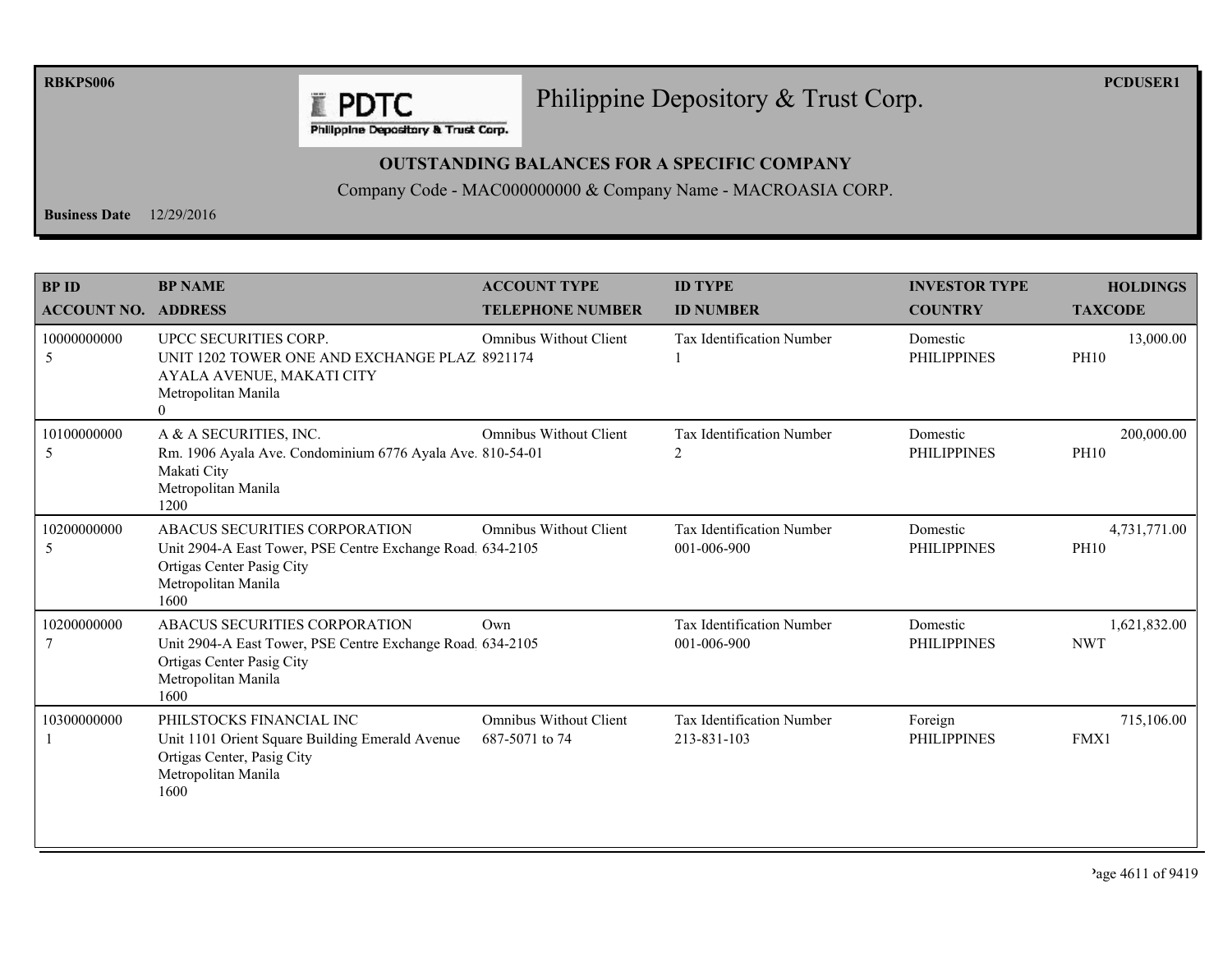| <b>BPID</b>                | <b>BP NAME</b>                                                                                                                                                                      | <b>ACCOUNT TYPE</b>                       | <b>ID TYPE</b>                               | <b>INVESTOR TYPE</b>           | <b>HOLDINGS</b>             |
|----------------------------|-------------------------------------------------------------------------------------------------------------------------------------------------------------------------------------|-------------------------------------------|----------------------------------------------|--------------------------------|-----------------------------|
| <b>ACCOUNT NO. ADDRESS</b> |                                                                                                                                                                                     | <b>TELEPHONE NUMBER</b>                   | <b>ID NUMBER</b>                             | <b>COUNTRY</b>                 | <b>TAXCODE</b>              |
| 10300000000<br>5           | PHILSTOCKS FINANCIAL INC<br>Unit 1101 Orient Square Building Emerald Avenue<br>Ortigas Center, Pasig City<br>Metropolitan Manila<br>1600                                            | Omnibus Without Client<br>687-5071 to 74  | Tax Identification Number<br>213-831-103     | Domestic<br><b>PHILIPPINES</b> | 935,017.00<br><b>PH10</b>   |
| 10400000000<br>5           | A. T. DE CASTRO SECURITIES CORP.<br>Suite 701, 7/F Ayala Tower I, Exchange Plaza, Ayala 848-7160 to 65<br>Triangle, Ayala Ave., Makati City<br>Metropolitan Manila<br>1226          | <b>Omnibus Without Client</b>             | Tax Identification Number<br>000-151-360-000 | Domestic<br><b>PHILIPPINES</b> | 3,000.00<br><b>PH10</b>     |
| 10600000000<br>5           | ALPHA SECURITIES CORP.<br>UNIT 3003, ONE CORPORATE CENTRE, 30TH<br>FLOOR, JULIA VARGAS STREET, COR MERALC<br>AVENUE STREET, ORTIGAS CENTER, PASIG CI<br>Metropolitan Manila<br>1200 | <b>Omnibus Without Client</b><br>6546806  | Tax Identification Number<br>000-155-035-000 | Domestic<br><b>PHILIPPINES</b> | 250,000.00<br><b>PH10</b>   |
| 10900000000<br>6           | <b>BA SECURITIES, INC.</b><br>Rm 401-403 CLMC Bldg, 256-259 EDSA Greenhills 727-5374<br>Mandaluyong City<br>Metropolitan Manila<br>1550                                             | Settlement                                | Tax Identification Number<br>10              | Domestic<br><b>PHILIPPINES</b> | 1,735.00<br><b>NWT</b>      |
| 10900000000<br>14          | <b>BA SECURITIES, INC.</b><br>Rm 401-403 CLMC Bldg, 256-259 EDSA Greenhills<br>Mandaluyong City<br>Metropolitan Manila<br>1550                                                      | Settlement<br>727-5374                    | Tax Identification Number<br>10              | Domestic<br><b>PHILIPPINES</b> | 45,136.00<br><b>PH10</b>    |
| 11000000000<br>5           | AP SECURITIES INCORPORATED<br>Suites 2002/2004, The Peak, 107 Alfaro St., Salcedo<br>Village, Makati City<br>Metropolitan Manila<br>1227                                            | Omnibus Without Client<br>8482915         | Tax Identification Number<br>005-037-731-000 | Domestic<br><b>PHILIPPINES</b> | 1,021,000.00<br><b>PH10</b> |
| 11100000000<br>5           | ANSALDO, GODINEZ & CO., INC.<br>340 Nueva St., Binondo Manila<br>Metropolitan Manila<br>1006                                                                                        | <b>Omnibus Without Client</b><br>242-5127 | Tax Identification Number<br>007-571-837-000 | Domestic<br><b>PHILIPPINES</b> | 276,450.00<br><b>PH10</b>   |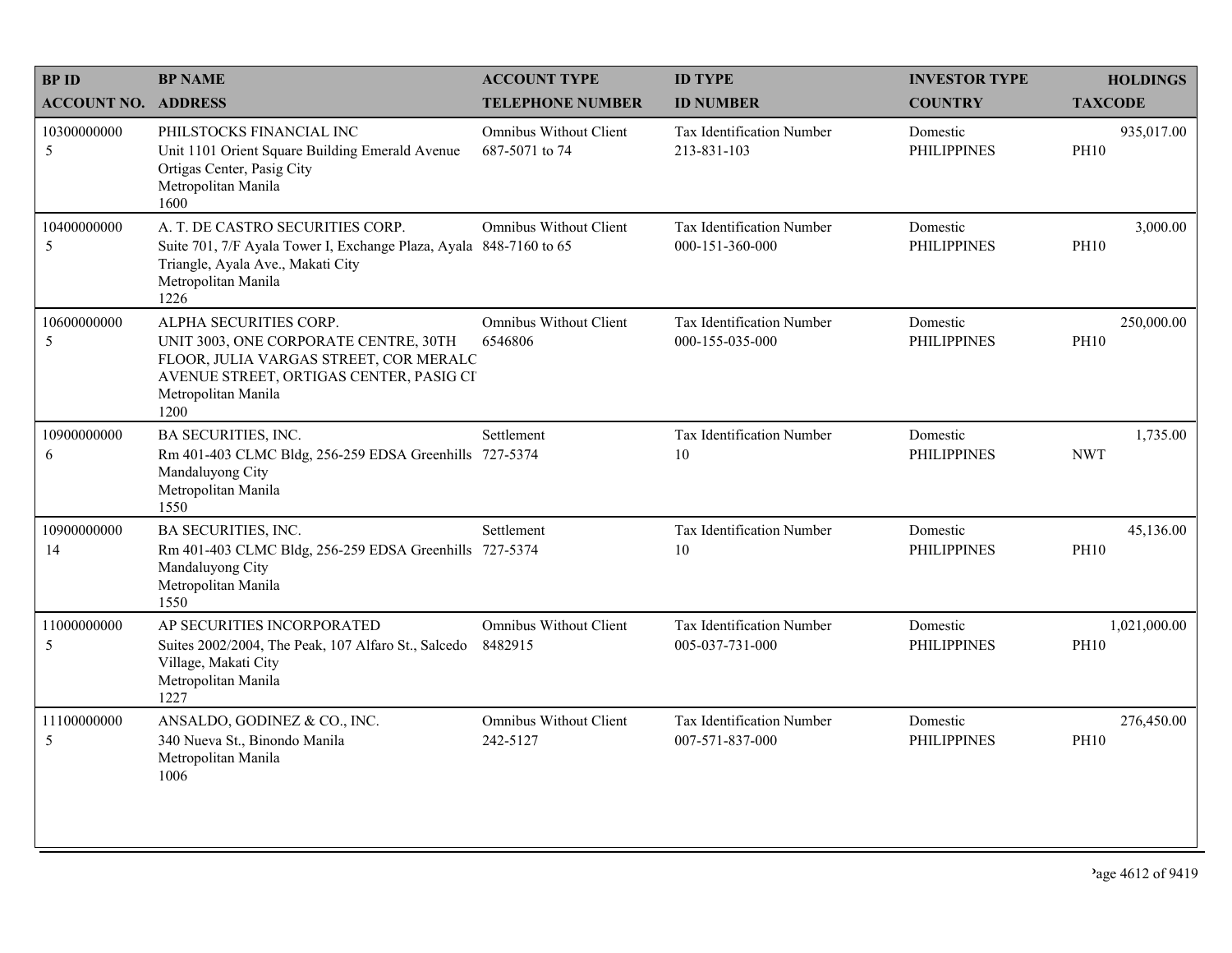| <b>BPID</b>                | <b>BP NAME</b>                                                                                                                                     | <b>ACCOUNT TYPE</b>                      | <b>ID TYPE</b>                               | <b>INVESTOR TYPE</b>           | <b>HOLDINGS</b>              |
|----------------------------|----------------------------------------------------------------------------------------------------------------------------------------------------|------------------------------------------|----------------------------------------------|--------------------------------|------------------------------|
| <b>ACCOUNT NO. ADDRESS</b> |                                                                                                                                                    | <b>TELEPHONE NUMBER</b>                  | <b>ID NUMBER</b>                             | <b>COUNTRY</b>                 | <b>TAXCODE</b>               |
| 11200000000<br>6           | AB CAPITAL SECURITIES, INC.<br>8/F Phinma Plaza 39 Plaza Drive, Rockwell Center<br>Makati City<br>Metropolitan Manila<br>1200                      | Settlement<br>814-5601                   | <b>Tax Identification Number</b><br>13       | Domestic<br><b>PHILIPPINES</b> | 1,358,610.00<br><b>NWT</b>   |
| 11200000000<br>14          | AB CAPITAL SECURITIES, INC.<br>8/F Phinma Plaza 39 Plaza Drive, Rockwell Center<br>Makati City<br>Metropolitan Manila<br>1200                      | Settlement<br>814-5601                   | Tax Identification Number<br>13              | Domestic<br><b>PHILIPPINES</b> | 85,750.00<br><b>PH10</b>     |
| 1120000FTXN<br>-1          | AB CAPITAL SECURITIES, INC.<br>8/F Phinma Plaza 39 Plaza Drive, Rockwell Center<br>Makati City<br>Metropolitan Manila                              | Client<br>898-7555                       | Certificate Of Incorporation<br>13 x         | Foreign<br><b>PHILIPPINES</b>  | 250,000.00<br><b>FTXN</b>    |
| 11500000000<br>1           | SB EQUITIES, INC.<br>18/F, Security Bank Centre 6776 Ayala Avenue,<br>Makati City<br>Metropolitan Manila<br>1226                                   | <b>Omnibus Without Client</b><br>8911037 | Tax Identification Number<br>000-152-830-000 | Foreign<br><b>PHILIPPINES</b>  | 192,000.00<br>FMX1           |
| 11500000000<br>5           | SB EQUITIES, INC.<br>18/F, Security Bank Centre 6776 Ayala Avenue,<br>Makati City<br>Metropolitan Manila<br>1226                                   | <b>Omnibus Without Client</b><br>8911037 | Tax Identification Number<br>000-152-830-000 | Domestic<br><b>PHILIPPINES</b> | 11,248,500.00<br><b>PH10</b> |
| 11800000000<br>$\sqrt{5}$  | ASIASEC EQUITIES, INC.<br>8/F Chatham House<br>116 Valero cor. V.A. Rufino Sts<br>Salcedo Village, Makati City 1227<br>Metropolitan Manila<br>1227 | <b>Omnibus Without Client</b><br>8937981 | Tax Identification Number<br>000-154-961-000 | Domestic<br><b>PHILIPPINES</b> | 150,850.00<br><b>PH10</b>    |
| 11900000000<br>5           | ASTRA SECURITIES CORPORATION<br>Units 1204-1205 Ayala Tower One Ayala Ave. cor.<br>Paseo de Roxas Makati City<br>Metropolitan Manila<br>1200       | Omnibus Without Client<br>848-6421/27    | Tax Identification Number<br>000-107-717-000 | Domestic<br><b>PHILIPPINES</b> | 933,750.00<br><b>PH10</b>    |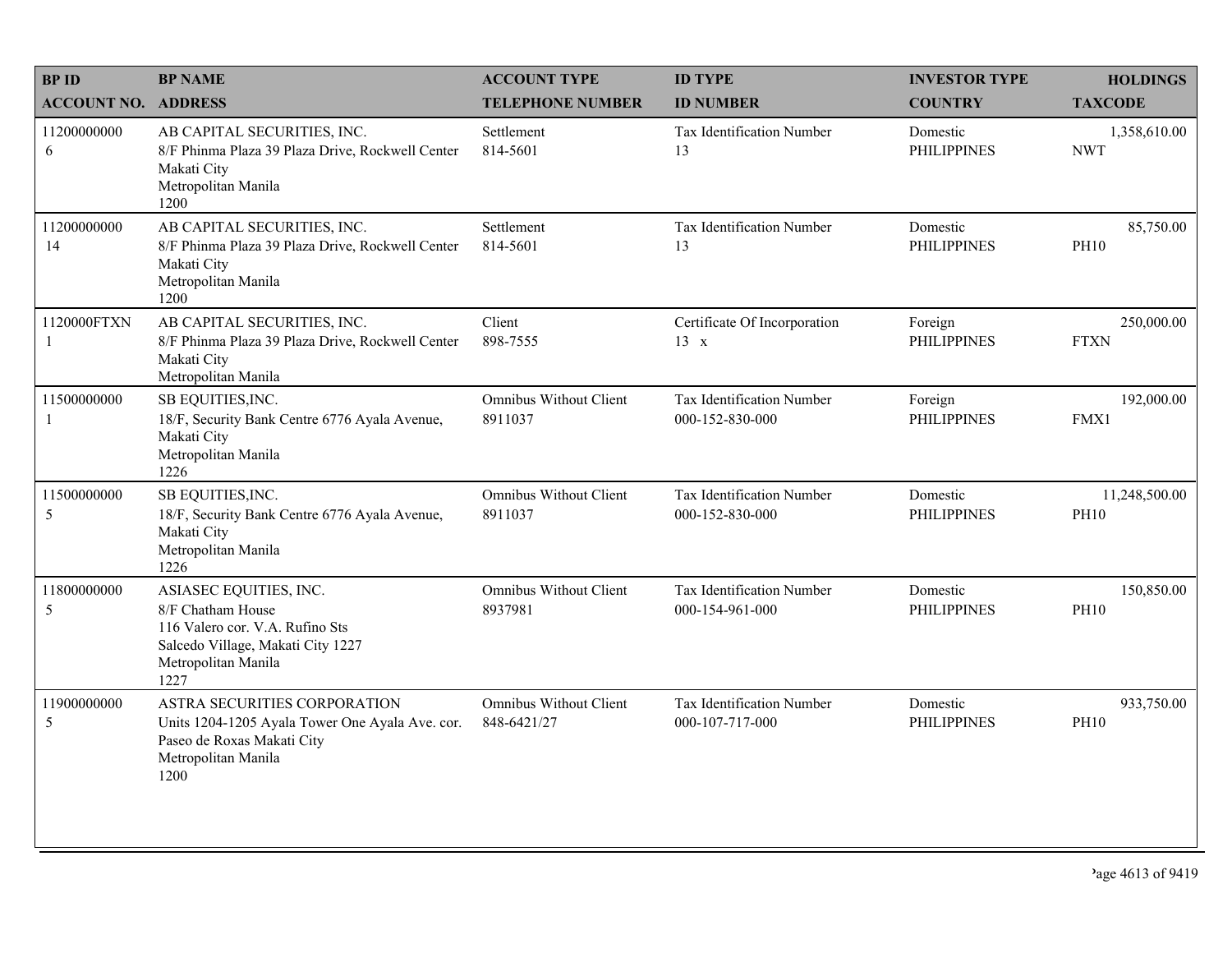| <b>BPID</b>                 | <b>BP NAME</b>                                                                                                                             | <b>ACCOUNT TYPE</b>                            | <b>ID TYPE</b>                                      | <b>INVESTOR TYPE</b>           | <b>HOLDINGS</b>           |
|-----------------------------|--------------------------------------------------------------------------------------------------------------------------------------------|------------------------------------------------|-----------------------------------------------------|--------------------------------|---------------------------|
| <b>ACCOUNT NO. ADDRESS</b>  |                                                                                                                                            | <b>TELEPHONE NUMBER</b>                        | <b>ID NUMBER</b>                                    | <b>COUNTRY</b>                 | <b>TAXCODE</b>            |
| 12200000000<br>$\mathbf{1}$ | BELSON SECURITIES, INC.<br>4th Floor Belson House 271 Edsa, Mandaluyong City<br>Metropolitan Manila<br>1554                                | <b>Omnibus Without Client</b><br>724-7586loc21 | <b>Tax Identification Number</b><br>000-154-219-000 | Foreign<br><b>PHILIPPINES</b>  | 25,160,641.00<br>FMX1     |
| 12200000000<br>5            | BELSON SECURITIES, INC.<br>4th Floor Belson House 271 Edsa, Mandaluyong City 724-7586loc21<br>Metropolitan Manila<br>1554                  | <b>Omnibus Without Client</b>                  | Tax Identification Number<br>000-154-219-000        | Domestic<br><b>PHILIPPINES</b> | 783,562.00<br><b>PH10</b> |
| 12200000000<br>6            | BELSON SECURITIES, INC.<br>4th Floor Belson House 271 Edsa, Mandaluyong City 724-7586loc21<br>Metropolitan Manila<br>1554                  | Settlement                                     | Tax Identification Number<br>000-154-219-000        | Domestic<br><b>PHILIPPINES</b> | 300,000.00<br><b>NWT</b>  |
| 12300000000<br>5            | BENJAMIN CO CA & CO., INC.<br>Rm. 301 Downtown Ctr Bldg., 516 Quintin Paredes St 6345186<br>Binondo, Manila<br>Metropolitan Manila<br>1006 | <b>Omnibus Without Client</b>                  | Tax Identification Number<br>000-330-322-000        | Domestic<br><b>PHILIPPINES</b> | 25,000.00<br><b>PH10</b>  |
| 12300000000<br>$\tau$       | BENJAMIN CO CA & CO., INC.<br>Rm. 301 Downtown Ctr Bldg., 516 Quintin Paredes St 6345186<br>Binondo, Manila<br>Metropolitan Manila<br>1006 | Own                                            | Tax Identification Number<br>000-330-322-000        | Domestic<br><b>PHILIPPINES</b> | 500.00<br><b>NWT</b>      |
| 12400000000<br>$\mathbf{1}$ | <b>B. H. CHUA SECURITIES CORPORATION</b><br>872 G. Araneta Avenue, Quezon City<br>Metropolitan Manila<br>1135                              | Omnibus Without Client<br>412-3444             | Tax Identification Number<br>000-401-773            | Foreign<br><b>PHILIPPINES</b>  | 1,000.00<br>FMX1          |
| 12400000000<br>5            | <b>B. H. CHUA SECURITIES CORPORATION</b><br>872 G. Araneta Avenue, Quezon City<br>Metropolitan Manila<br>1135                              | <b>Omnibus Without Client</b><br>412-3444      | Tax Identification Number<br>000-401-773            | Domestic<br><b>PHILIPPINES</b> | 136,300.00<br><b>PH10</b> |
| 12500000000<br>$\mathbf{1}$ | <b>JAKA SECURITIES CORP.</b><br>Unit 814, Ayala Tower I Ayala Ave., Makati City<br>Metropolitan Manila<br>1226                             | <b>Omnibus Without Client</b><br>8487123       | Tax Identification Number<br>004-500-728-000        | Foreign<br><b>PHILIPPINES</b>  | 2,000.00<br>FMX1          |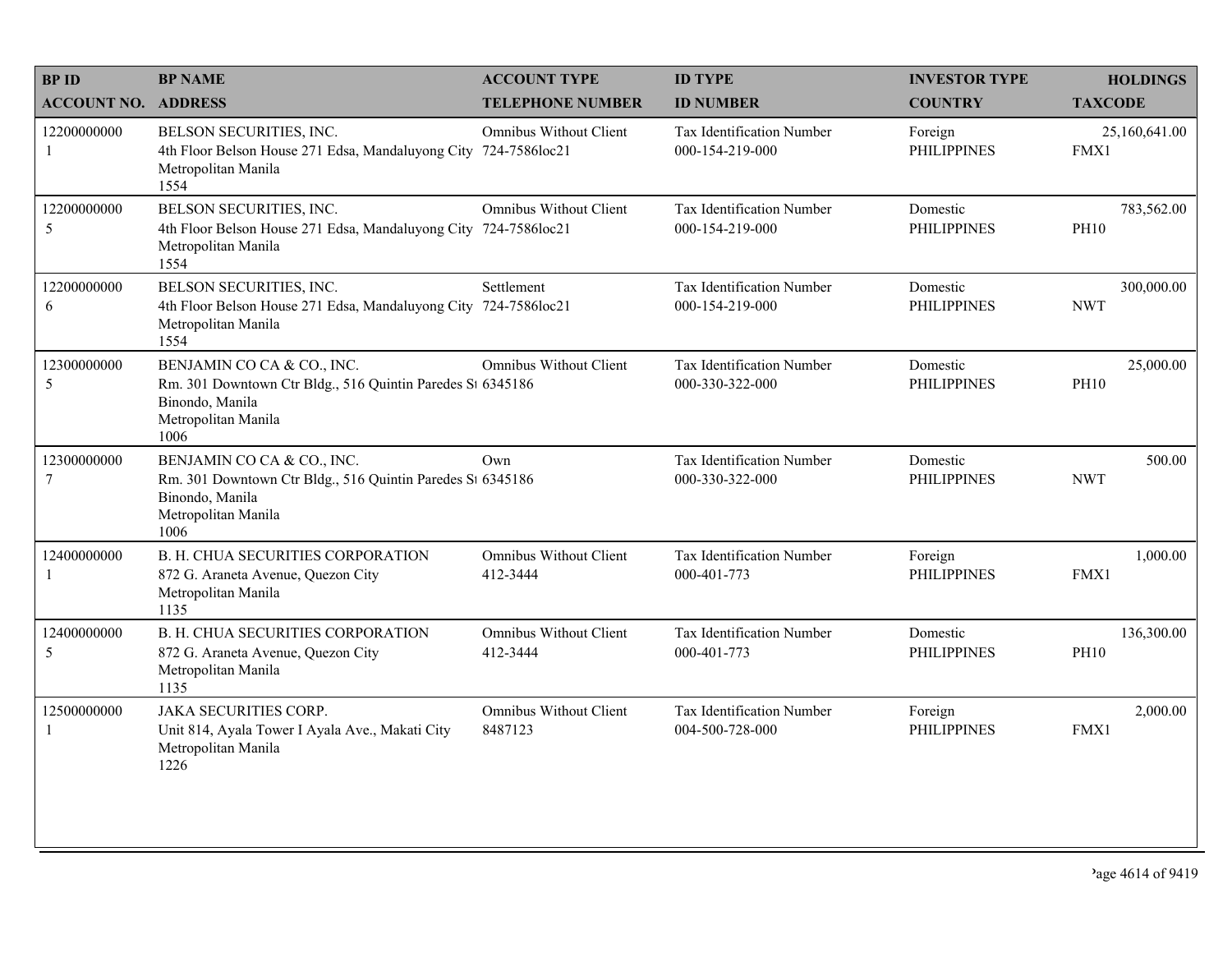| <b>BPID</b>                | <b>BP NAME</b>                                                                                                                                             | <b>ACCOUNT TYPE</b>                      | <b>ID TYPE</b>                                      | <b>INVESTOR TYPE</b>           | <b>HOLDINGS</b>              |
|----------------------------|------------------------------------------------------------------------------------------------------------------------------------------------------------|------------------------------------------|-----------------------------------------------------|--------------------------------|------------------------------|
| <b>ACCOUNT NO. ADDRESS</b> |                                                                                                                                                            | <b>TELEPHONE NUMBER</b>                  | <b>ID NUMBER</b>                                    | <b>COUNTRY</b>                 | <b>TAXCODE</b>               |
| 12600000000<br>5           | BPI SECURITIES CORPORATION<br>8/F BPI Head Office Bldg., Ayala Ave., cor. Paseo de<br>Roxas Makati City<br>Metropolitan Manila<br>1226                     | Omnibus Without Client<br>8196535        | Tax Identification Number<br>000-109-309-000        | Domestic<br><b>PHILIPPINES</b> | 7,133,814.00<br><b>PH10</b>  |
| 12800000000<br>5           | CAMPOS, LANUZA & COMPANY, INC.<br>Unit 2003B East Tower, PSE Center Exchange Road, 634-6881/87<br>Ortigas Center Pasig City<br>Metropolitan Manila<br>1605 | <b>Omnibus Without Client</b>            | Tax Identification Number<br>000-155-524-000        | Domestic<br><b>PHILIPPINES</b> | 1,300.00<br><b>PH10</b>      |
| 12900000000<br>5           | SINCERE SECURITIES CORPORATION<br>1203-A East Tower, PSE Centre, Exchange Road,<br>Ortigas Center, Pasig City<br>Metropolitan Manila<br>$\overline{0}$     | Omnibus Without Client<br>638-3549       | <b>Tax Identification Number</b><br>000-338-426-000 | Domestic<br><b>PHILIPPINES</b> | 13,000.00<br><b>PH10</b>     |
| 13100000000<br>5           | <b>BDO NOMURA SECURITIES INC</b><br>8/F PCIB Tower 2, Dela Costa St., Makati City<br>Metropolitan Manila<br>1002                                           | <b>Omnibus Without Client</b><br>8912028 | Tax Identification Number<br>30                     | Domestic<br><b>PHILIPPINES</b> | 170,000.00<br><b>PH10</b>    |
| 13300000000<br>5           | CITISECURITIES, INC.<br>Rm. 2701-B Tektite Tower Center Exchange Rd, Pasi; 635-5735<br>City<br>Metropolitan Manila<br>1600                                 | Omnibus Without Client                   | Tax Identification Number<br>000-322-268-000        | Domestic<br><b>PHILIPPINES</b> | 1,373,000.00<br><b>PH10</b>  |
| 13300000000<br>$\tau$      | CITISECURITIES, INC.<br>Rm. 2701-B Tektite Tower Center Exchange Rd, Pasi; 635-5735<br>City<br>Metropolitan Manila<br>1600                                 | Own                                      | Tax Identification Number<br>000-322-268-000        | Domestic<br><b>PHILIPPINES</b> | 500.00<br><b>NWT</b>         |
| 13600000000<br>5           | TRITON SECURITIES CORP.<br>26/F LKG Tower, 6801 Ayala Avenue Makati City<br>Metropolitan Manila<br>$\theta$                                                | <b>Omnibus Without Client</b><br>5238311 | Tax Identification Number<br>003-741-374-000        | Domestic<br><b>PHILIPPINES</b> | 25,314,000.00<br><b>PH10</b> |
| 14000000000<br>5           | IGC SECURITIES INC.<br>Suite 1006, Tower I & Exchange Plaza Ayala Triangle 816-39-86<br>Ayala Avenue Makati City<br>Metropolitan Manila<br>1200            | <b>Omnibus Without Client</b>            | Tax Identification Number<br>38                     | Domestic<br><b>PHILIPPINES</b> | 137,000.00<br><b>PH10</b>    |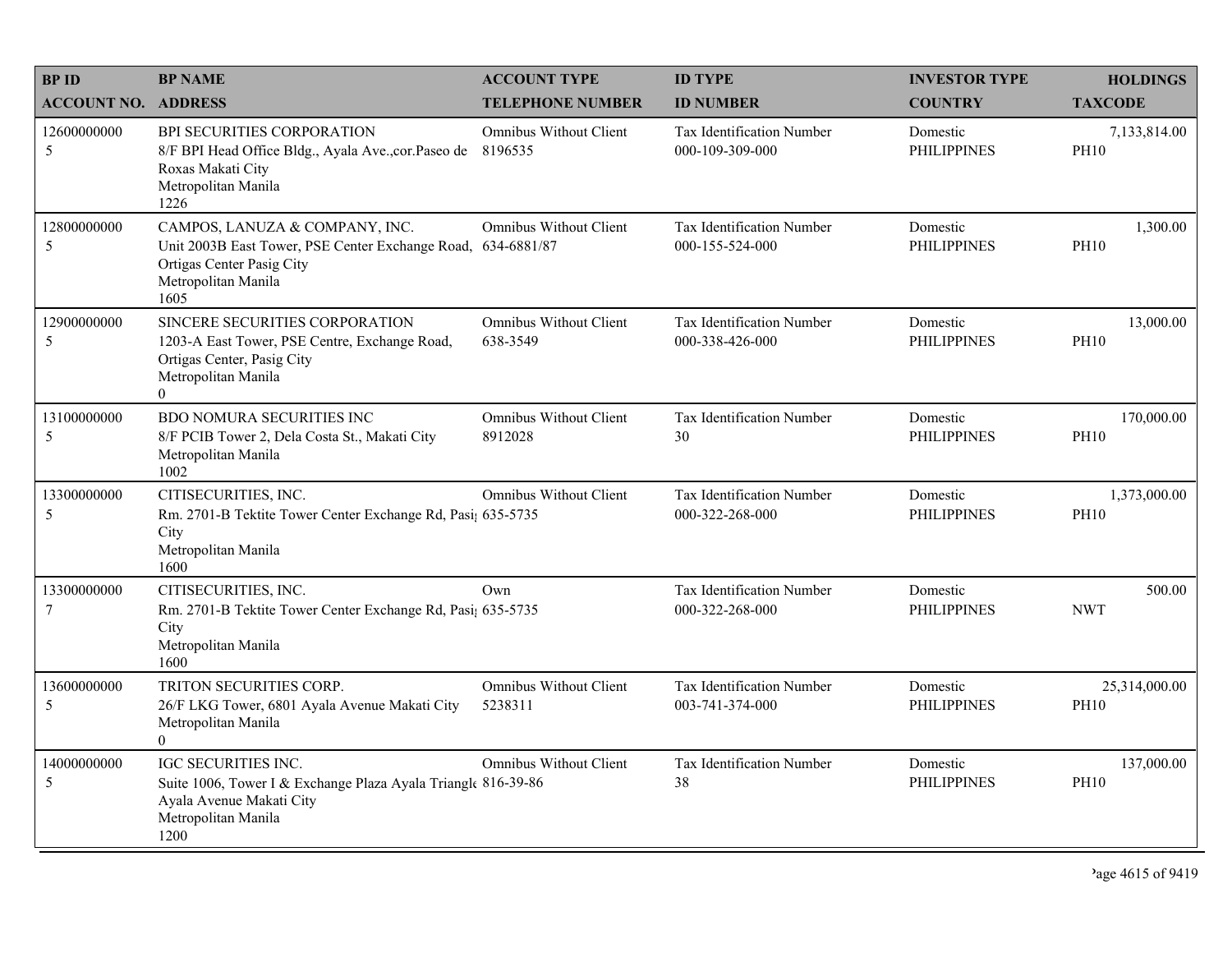| <b>BPID</b>                | <b>BP NAME</b>                                                                                                                                                             | <b>ACCOUNT TYPE</b>                          | <b>ID TYPE</b>                                      | <b>INVESTOR TYPE</b>           | <b>HOLDINGS</b>           |
|----------------------------|----------------------------------------------------------------------------------------------------------------------------------------------------------------------------|----------------------------------------------|-----------------------------------------------------|--------------------------------|---------------------------|
| <b>ACCOUNT NO. ADDRESS</b> |                                                                                                                                                                            | <b>TELEPHONE NUMBER</b>                      | <b>ID NUMBER</b>                                    | <b>COUNTRY</b>                 | <b>TAXCODE</b>            |
| 14100000000<br>5           | <b>CUALOPING SECURITIES CORPORATION</b><br>Suite 1801 Tytana Centre Condominium Plaza Lorenz 241-0262<br>Ruiz, Binondo, Manila<br>Metropolitan Manila<br>1006              | <b>Omnibus Without Client</b>                | <b>Tax Identification Number</b><br>000-333-333-000 | Domestic<br><b>PHILIPPINES</b> | 750.00<br><b>PH10</b>     |
| 14300000000<br>5           | DAVID GO SECURITIES CORP.<br>UNIT 2702D EAST TOWER, PHILIPPINE STOCK 650-6588<br>EXCHANGE CENTRE, EXCHANGE ROAD, ORTI<br>CENTER, PASIG CITY<br>Metropolitan Manila<br>1006 | <b>Omnibus Without Client</b>                | Tax Identification Number<br>000-320-855-000        | Domestic<br><b>PHILIPPINES</b> | 219,150.00<br><b>PH10</b> |
| 14500000000<br>5           | DIVERSIFIED SECURITIES, INC.<br>5/F PDCP Bank Centre, Herrera cor. Alfaro Sts.,<br>Salcedo Village, Makati City<br>Metropolitan Manila<br>1600                             | <b>Omnibus Without Client</b><br>634-6630/31 | Tax Identification Number<br>43                     | Domestic<br><b>PHILIPPINES</b> | 17,760.00<br><b>PH10</b>  |
| 14500000000<br>6           | DIVERSIFIED SECURITIES, INC.<br>5/F PDCP Bank Centre, Herrera cor. Alfaro Sts.,<br>Salcedo Village, Makati City<br>Metropolitan Manila<br>1600                             | Settlement<br>634-6630/31                    | Tax Identification Number<br>43                     | Domestic<br><b>PHILIPPINES</b> | 1,453.00<br><b>NWT</b>    |
| 14700000000<br>5           | E. CHUA CHIACO SECURITIES, INC.<br>113 Renta St., Binondo, Manila<br>Metropolitan Manila<br>1006                                                                           | <b>Omnibus Without Client</b><br>242-5145    | <b>Tax Identification Number</b><br>000-335-991-000 | Domestic<br><b>PHILIPPINES</b> | 772,925.00<br><b>PH10</b> |
| 14700000000<br>18          | E. CHUA CHIACO SECURITIES, INC.<br>113 Renta St., Binondo, Manila<br>Metropolitan Manila<br>1006                                                                           | Settlement<br>242-5145                       | Tax Identification Number<br>000-335-991-000        | Foreign<br><b>PHILIPPINES</b>  | 10,000.00<br><b>RA10</b>  |
| 14900000000<br>7           | EAST WEST CAPITAL CORPORATION<br>2/F U-Bix Building 1331 Angono St., Makati City<br>Metropolitan Manila<br>1208                                                            | Own<br>891-98901                             | Tax Identification Number<br>000-158-383-000        | Domestic<br><b>PHILIPPINES</b> | 892.00<br><b>NWT</b>      |
| 15000000000                | EASTERN SECURITIES DEVELOPMENT<br><b>CORPORATION</b>                                                                                                                       | <b>Omnibus Without Client</b>                | Tax Identification Number                           | Domestic                       | 387,550.00                |
| 5                          | 1701 Tytana Ctr. Bldg, Binondo, Manila<br>Metropolitan Manila<br>1006                                                                                                      | 242-4006/11                                  | 000-329-281-000                                     | <b>PHILIPPINES</b>             | <b>PH10</b>               |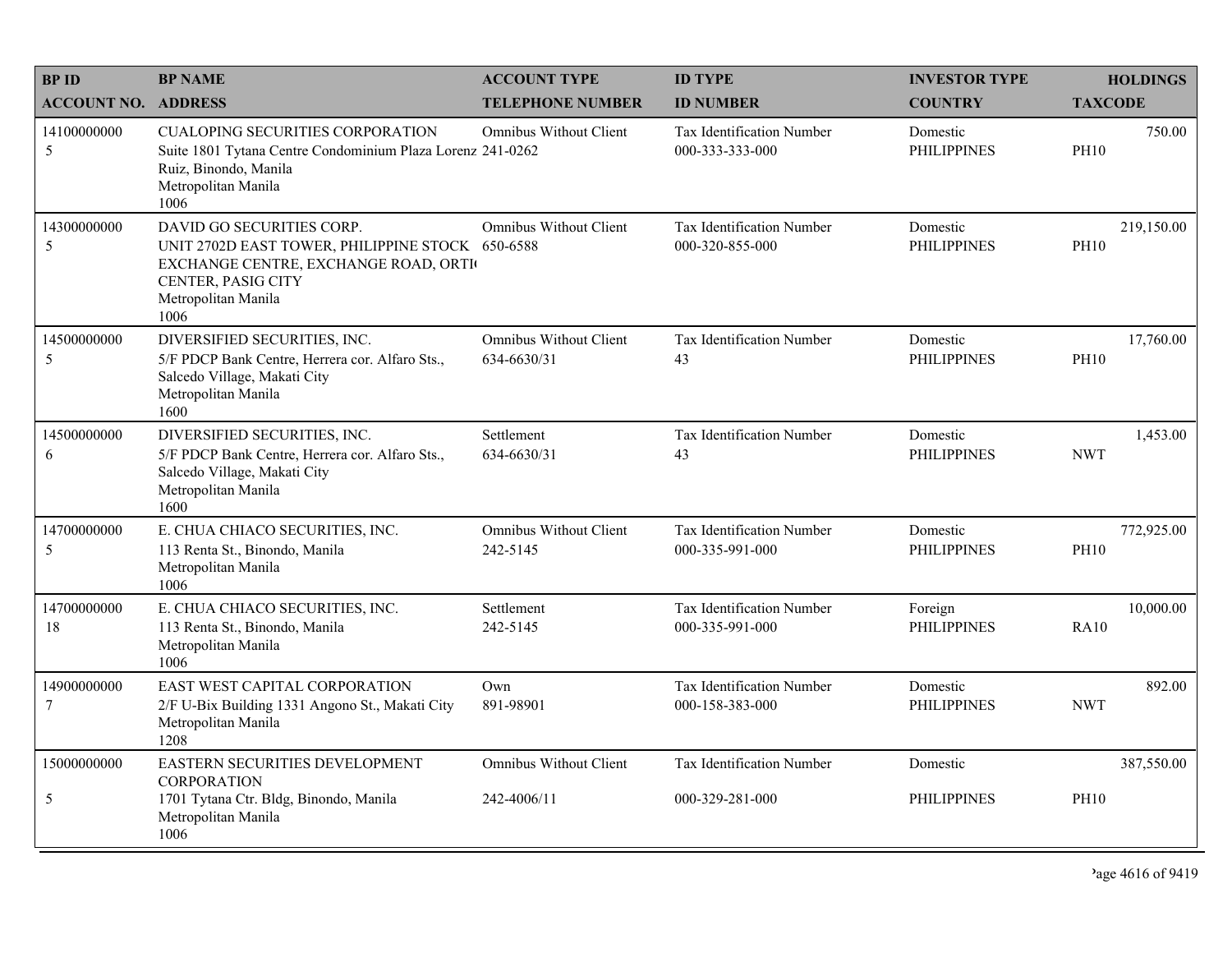| <b>BPID</b>                | <b>BP NAME</b>                                                                                                                                                                                                 | <b>ACCOUNT TYPE</b>                          | <b>ID TYPE</b>                               | <b>INVESTOR TYPE</b>           | <b>HOLDINGS</b>             |
|----------------------------|----------------------------------------------------------------------------------------------------------------------------------------------------------------------------------------------------------------|----------------------------------------------|----------------------------------------------|--------------------------------|-----------------------------|
| <b>ACCOUNT NO. ADDRESS</b> |                                                                                                                                                                                                                | <b>TELEPHONE NUMBER</b>                      | <b>ID NUMBER</b>                             | <b>COUNTRY</b>                 | <b>TAXCODE</b>              |
| 15300000000<br>5           | EQUITIWORLD SECURITIES, INC.<br>807-809 Philippine Stock Exchange Ayala Tower 1,<br>Ayala Avenue Makati City<br>Metropolitan Manila<br>1226                                                                    | <b>Omnibus Without Client</b><br>848-5401/09 | <b>Tax Identification Number</b><br>51       | Domestic<br><b>PHILIPPINES</b> | 38,000.00<br><b>PH10</b>    |
| 15400000000<br>5           | EVERGREEN STOCK BROKERAGE & SEC., INC. Omnibus Without Client<br>Suite 606 - 607, 6th Floor, Tower One Phil. Stock<br>Exchange Plaza, Ayala Triangle, Ayala Ave. Makati<br>City<br>Metropolitan Manila<br>1200 | 891-9451                                     | Tax Identification Number<br>001-483-985     | Domestic<br><b>PHILIPPINES</b> | 666,000.00<br><b>PH10</b>   |
| 15400000000<br>6           | EVERGREEN STOCK BROKERAGE & SEC., INC. Settlement<br>Suite 606 - 607, 6th Floor, Tower One Phil. Stock<br>Exchange Plaza, Ayala Triangle, Ayala Ave. Makati<br>City<br>Metropolitan Manila<br>1200             | 891-9451                                     | Tax Identification Number<br>001-483-985     | Domestic<br><b>PHILIPPINES</b> | 89,000.00<br><b>NWT</b>     |
| 15400000000<br>$\tau$      | EVERGREEN STOCK BROKERAGE & SEC., INC. Own<br>Suite 606 - 607, 6th Floor, Tower One Phil. Stock<br>Exchange Plaza, Ayala Triangle, Ayala Ave. Makati<br>City<br>Metropolitan Manila<br>1200                    | 891-9451                                     | Tax Identification Number<br>001-483-985     | Domestic<br><b>PHILIPPINES</b> | 825.00<br><b>NWT</b>        |
| 16200000000<br>5           | F. YAP SECURITIES, INC.<br>Unit 2301 PSE Center (East Tower) Exchange Rd.,<br>Ortigas Center Pasig City<br>Metropolitan Manila<br>1603                                                                         | <b>Omnibus Without Client</b><br>635-4126    | Tax Identification Number<br>000-333-165-000 | Domestic<br><b>PHILIPPINES</b> | 228,362.00<br><b>PH10</b>   |
| 16700000000<br>5           | AURORA SECURITIES, INC.<br>UNIT 2405A WEST TOWER PHILIPPINE STOCK 633-5892<br>EXCHANGE CENTRE ORTIGAS, PASIG CITY<br>Metropolitan Manila<br>1605                                                               | <b>Omnibus Without Client</b>                | Tax Identification Number<br>002-832-240     | Domestic<br><b>PHILIPPINES</b> | 150,500.00<br><b>PH10</b>   |
| 16800000000<br>5           | GLOBALINKS SECURITIES & STOCKS, INC.<br>#706 Ayala Tower One Ayala Avenue Cor. Paseo de 759-4136<br>Roxas St. Makati City<br>Metropolitan Manila<br>1226                                                       | <b>Omnibus Without Client</b>                | Tax Identification Number<br>65              | Domestic<br><b>PHILIPPINES</b> | 1,404,500.00<br><b>PH10</b> |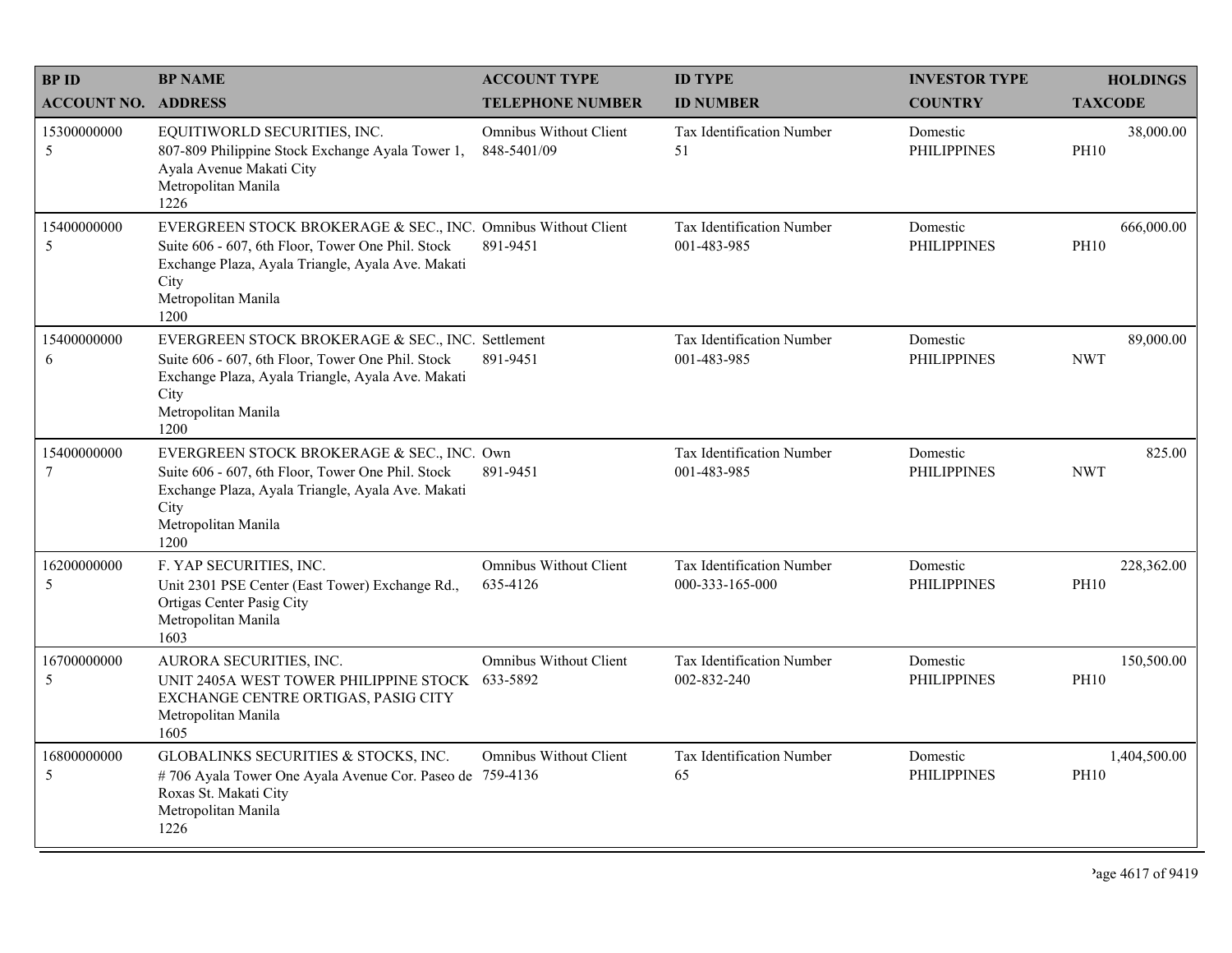| <b>BPID</b>                | <b>BP NAME</b>                                                                                                                                           | <b>ACCOUNT TYPE</b>           | <b>ID TYPE</b>                               | <b>INVESTOR TYPE</b>           | <b>HOLDINGS</b>           |
|----------------------------|----------------------------------------------------------------------------------------------------------------------------------------------------------|-------------------------------|----------------------------------------------|--------------------------------|---------------------------|
| <b>ACCOUNT NO. ADDRESS</b> |                                                                                                                                                          | <b>TELEPHONE NUMBER</b>       | <b>ID NUMBER</b>                             | <b>COUNTRY</b>                 | <b>TAXCODE</b>            |
| 16800000000<br>$\tau$      | GLOBALINKS SECURITIES & STOCKS, INC.<br>#706 Ayala Tower One Ayala Avenue Cor. Paseo de 759-4136<br>Roxas St. Makati City<br>Metropolitan Manila<br>1226 | Own                           | Tax Identification Number<br>65              | Domestic<br><b>PHILIPPINES</b> | 1,250.00<br><b>NWT</b>    |
| 16900000000<br>5           | JSG SECURITIES, INC.<br>4th Floor, A&T Building, 244 Escolta Street, Binondo 2429414<br>Manila<br>Metropolitan Manila<br>1006                            | <b>Omnibus Without Client</b> | Tax Identification Number<br>004-578-852-000 | Domestic<br><b>PHILIPPINES</b> | 110,750.00<br><b>PH10</b> |
| 16900000000<br>6           | JSG SECURITIES, INC.<br>4th Floor, A&T Building, 244 Escolta Street, Binondo 2429414<br>Manila<br>Metropolitan Manila<br>1006                            | Settlement                    | Tax Identification Number<br>004-578-852-000 | Domestic<br><b>PHILIPPINES</b> | 73,000.00<br><b>NWT</b>   |
| 16900000003                | PIONEERINTER CONTINENTAL INSURANCE                                                                                                                       | Client                        | Tax Identification Number                    | Domestic                       | 230,000.00                |
| $\mathbf{1}$               | CORP.<br>4th Floor, A&T Building, 244 Escolta Street, Binondo 812-7777<br>Manila<br>Metropolitan Manila<br>1006                                          |                               | 545                                          | <b>PHILIPPINES</b>             | <b>NWT</b>                |
| 16900000004<br>1           | PIONEER INSURANCE & SURETY CORP.<br>4th Floor, A&T Building, 244 Escolta Street, Binondo 817-1461<br>Manila<br>Metropolitan Manila<br>1006               | Client                        | Tax Identification Number<br>332             | Domestic<br><b>PHILIPPINES</b> | 301,000.00<br><b>NWT</b>  |
| 17000000000<br>5           | GOLDSTAR SECURITIES, INC.<br>2201-B East Tower, PSE Centre Exchange Rd, Ortiga 633-7485/86<br>Center Pasig City<br>Metropolitan Manila<br>1600           | <b>Omnibus Without Client</b> | Tax Identification Number<br>000-222-746-000 | Domestic<br><b>PHILIPPINES</b> | 103,200.00<br><b>PH10</b> |
| 17000000000<br>14          | GOLDSTAR SECURITIES, INC.<br>2201-B East Tower, PSE Centre Exchange Rd, Ortiga 633-7485/86<br>Center Pasig City<br>Metropolitan Manila<br>1600           | Settlement                    | Tax Identification Number<br>000-222-746-000 | Domestic<br><b>PHILIPPINES</b> | 215,800.00<br><b>PH10</b> |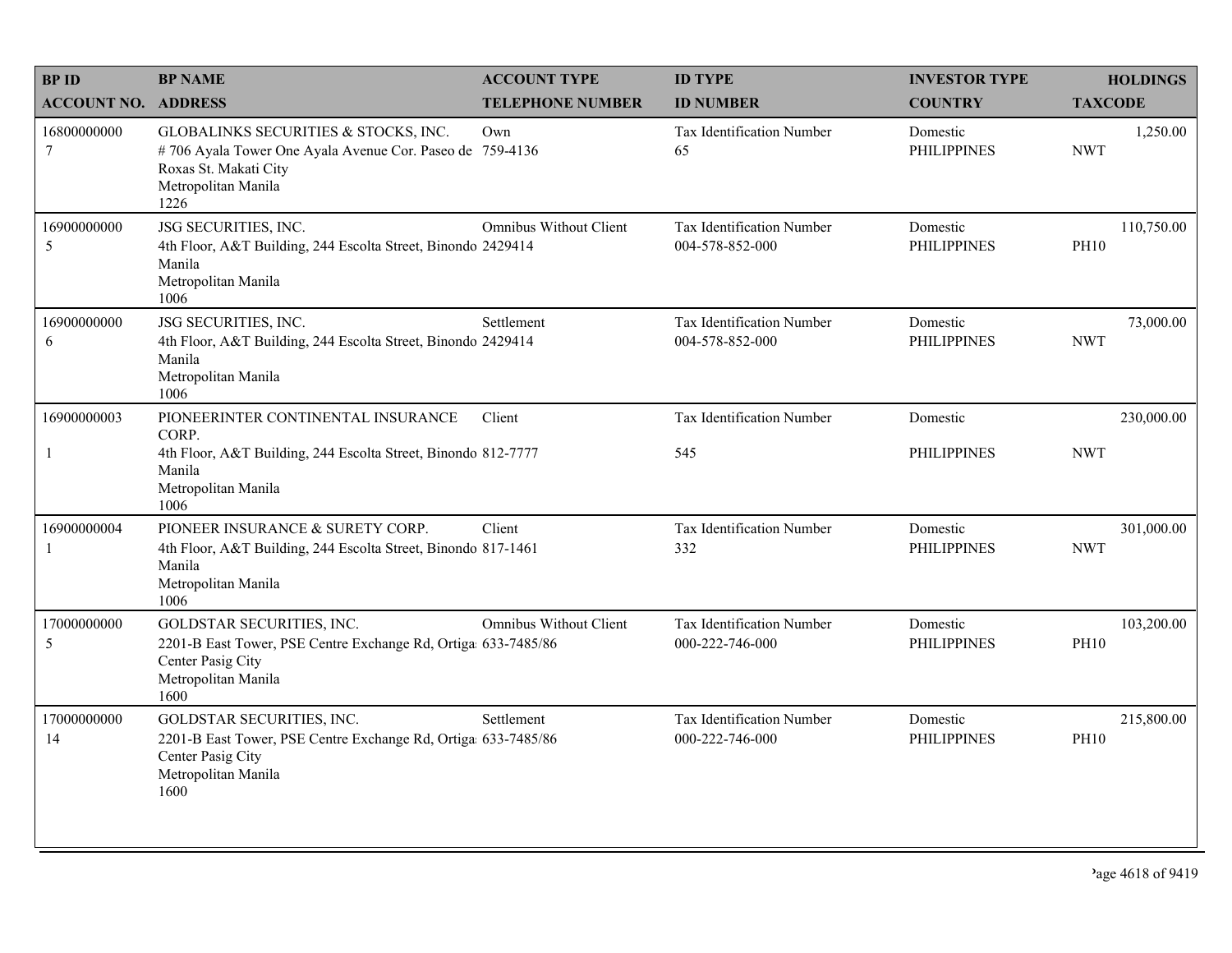| <b>BPID</b>                | <b>BP NAME</b>                                                                                                                                            | <b>ACCOUNT TYPE</b>                               | <b>ID TYPE</b>                                  | <b>INVESTOR TYPE</b>           | <b>HOLDINGS</b>              |
|----------------------------|-----------------------------------------------------------------------------------------------------------------------------------------------------------|---------------------------------------------------|-------------------------------------------------|--------------------------------|------------------------------|
| <b>ACCOUNT NO. ADDRESS</b> |                                                                                                                                                           | <b>TELEPHONE NUMBER</b>                           | <b>ID NUMBER</b>                                | <b>COUNTRY</b>                 | <b>TAXCODE</b>               |
| 17200000000<br>5           | GUILD SECURITIES, INC.<br>Unit 1215 Tower One & Exchange Plaza Ayala Ave., 8919232<br>Makati City<br>Metropolitan Manila<br>1226                          | <b>Omnibus Without Client</b>                     | Tax Identification Number<br>69                 | Domestic<br><b>PHILIPPINES</b> | 5,388,952.00<br><b>PH10</b>  |
| 17400000000<br>5           | HDI SECURITIES, INC.<br>UNIT 2305-B 23/F ORIENT SQUARE BLDG., F.<br>ORTIGAS, JR. ROAD, ORTIGAS CENTRE, PASIG<br>CITY, 1605<br>Metropolitan Manila<br>1605 | <b>Omnibus Without Client</b><br>891-9598         | Tax Identification Number<br>001-670-271-000    | Domestic<br><b>PHILIPPINES</b> | 19,966,000.00<br><b>PH10</b> |
| 17500000000<br>5           | H. E. BENNETT SECURITIES, INC.<br>Rm. 1704 World Trade Exchange Bldg., 215 Juan Lur 242-5733<br>St., Binondo, Manila<br>Metropolitan Manila<br>1006       | <b>Omnibus Without Client</b>                     | <b>Tax Identification Number</b><br>000-334-004 | Domestic<br><b>PHILIPPINES</b> | 756,100.00<br><b>PH10</b>    |
| 17800000000<br>5           | HK SECURITIES, INC.<br>Suite 102 Columbia Tower, Ortigas Ave.,<br>Mandaluyong City<br>Metropolitan Manila<br>1600                                         | <b>Omnibus Without Client</b><br>6336991 to 96    | Tax Identification Number<br>75                 | Domestic<br><b>PHILIPPINES</b> | 1,000.00<br><b>PH10</b>      |
| 17900000000<br>5           | I. ACKERMAN & CO., INC.<br>Suite 705, Tower I Bldg. PSE Plaza, Ayala Triangle<br>Ayala Ave., Makati City<br>Metropolitan Manila<br>1226                   | <b>Omnibus Without Client</b><br>891-9071         | Tax Identification Number<br>76                 | Domestic<br><b>PHILIPPINES</b> | 4,730.00<br><b>PH10</b>      |
| 17900000000<br>6           | I. ACKERMAN & CO., INC.<br>Suite 705, Tower I Bldg. PSE Plaza, Ayala Triangle<br>Ayala Ave., Makati City<br>Metropolitan Manila<br>1226                   | Settlement<br>891-9071                            | Tax Identification Number<br>76                 | Domestic<br><b>PHILIPPINES</b> | 1,000.00<br><b>NWT</b>       |
| 18000000000<br>5           | I. B. GIMENEZ SECURITIES, INC.<br>3/F NEW ROSARIO ORTIGAS ARCADE, NO. 42,<br>ORTIGAS EXTENSION, ROSARIO, PASIG CITY<br>Metropolitan Manila<br>1600        | <b>Omnibus Without Client</b><br>628-0000-325-336 | Tax Identification Number<br>000-329-846-000    | Domestic<br><b>PHILIPPINES</b> | 80,500.00<br><b>PH10</b>     |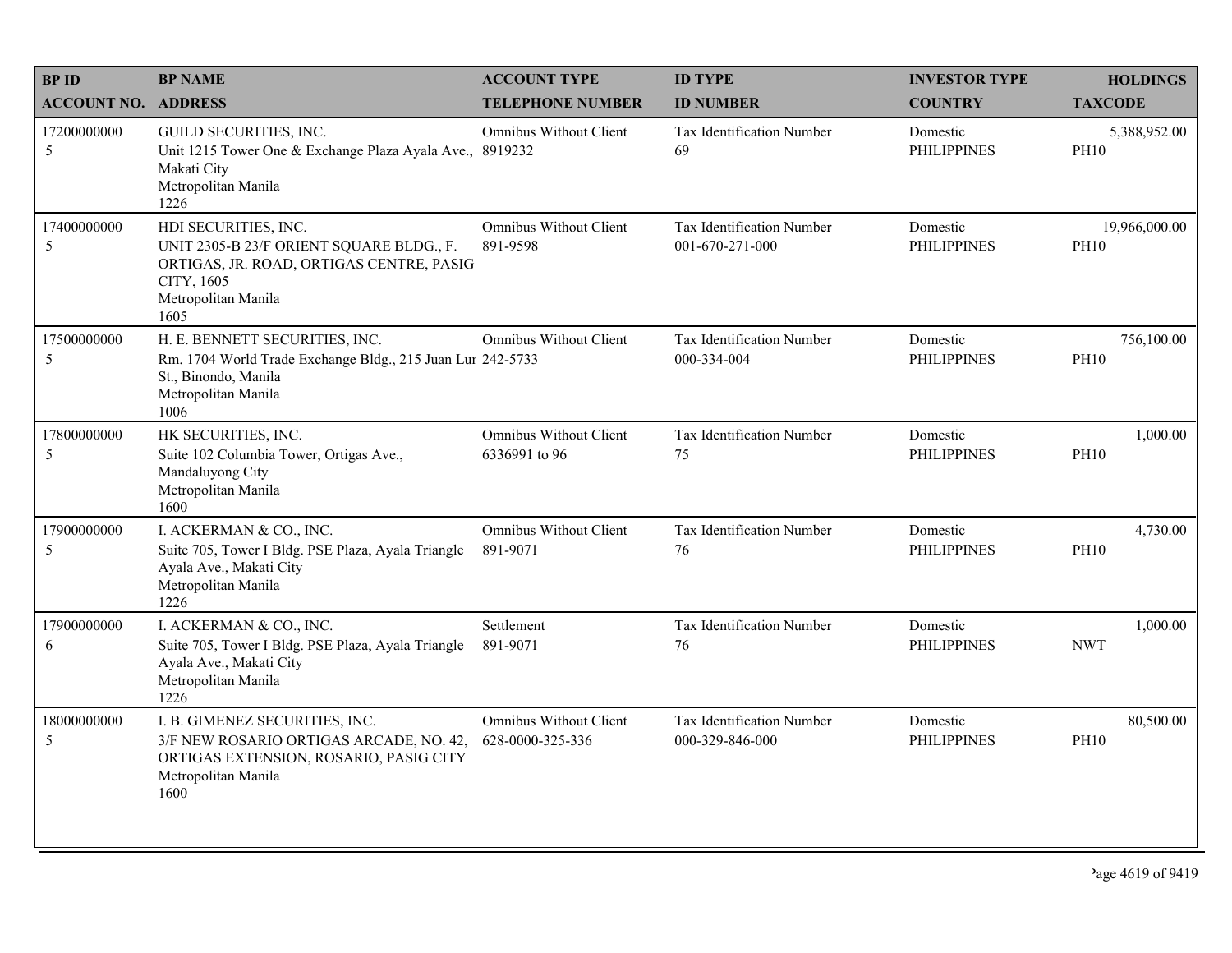| <b>BPID</b>                | <b>BP NAME</b>                                                                                                                                                        | <b>ACCOUNT TYPE</b>                       | <b>ID TYPE</b>                                      | <b>INVESTOR TYPE</b>           | <b>HOLDINGS</b>            |
|----------------------------|-----------------------------------------------------------------------------------------------------------------------------------------------------------------------|-------------------------------------------|-----------------------------------------------------|--------------------------------|----------------------------|
| <b>ACCOUNT NO. ADDRESS</b> |                                                                                                                                                                       | <b>TELEPHONE NUMBER</b>                   | <b>ID NUMBER</b>                                    | <b>COUNTRY</b>                 | <b>TAXCODE</b>             |
| 18100000000<br>5           | INVESTORS SECURITIES, INC,<br>Unit 604-605 Tower One & Exchange Plaza Ayala<br>Triangle, Ayala Ave. cor Paseo de Roxas Makati City<br>Metropolitan Manila<br>1200     | <b>Omnibus Without Client</b><br>8431210  | <b>Tax Identification Number</b><br>000-123-697-000 | Domestic<br><b>PHILIPPINES</b> | 473,010.00<br><b>PH10</b>  |
| 18200000000<br>5           | IMPERIAL, DE GUZMAN, ABALOS & CO., INC.<br>Ground Floor, EDSA Central Square Shaw Boulevard 6332686<br>Mandaluyong City<br>Metropolitan Manila<br>1552                | Omnibus Without Client                    | Tax Identification Number<br>000-121-920            | Domestic<br><b>PHILIPPINES</b> | 105,050.00<br><b>PH10</b>  |
| 18200000000<br>6           | IMPERIAL, DE GUZMAN, ABALOS & CO., INC.<br>Ground Floor, EDSA Central Square Shaw Boulevard 6332686<br>Mandaluyong City<br>Metropolitan Manila<br>1552                | Settlement                                | Tax Identification Number<br>000-121-920            | Domestic<br><b>PHILIPPINES</b> | 200.00<br><b>NWT</b>       |
| 18700000000<br>5           | ASIAN CAPITAL EQUITIES, INC.<br>6/F Tower 1 & Exchange Plaza Ayala Ave., cor Paseo 8485126<br>de Roxas, Makati City<br>Metropolitan Manila<br>1226                    | <b>Omnibus Without Client</b>             | Tax Identification Number<br>84                     | Domestic<br><b>PHILIPPINES</b> | 7,000.00<br><b>PH10</b>    |
| 19000000000<br>5           | VALUE QUEST SECURITIES CORPORATION<br>Unit 1006B West Tower, Philippine Stock Exchange<br>Centre, Exchange Road, Ortigas, Pasig City<br>Metropolitan Manila<br>$00\,$ | <b>Omnibus Without Client</b><br>892-1816 | Tax Identification Number<br>000-165-611-000.L0     | Domestic<br><b>PHILIPPINES</b> | 80,000.00<br><b>PH10</b>   |
| 19200000000<br>5           | STRATEGIC EQUITIES CORP.<br>Unit 610-611 PSE Plaza, Tower I, Ayala Triangle,<br>Ayala Ave., Makati City<br>Metropolitan Manila<br>1226                                | <b>Omnibus Without Client</b><br>759-4055 | Tax Identification Number<br>89                     | Domestic<br><b>PHILIPPINES</b> | 8,000.00<br><b>PH10</b>    |
| 19200000000<br>6           | STRATEGIC EQUITIES CORP.<br>Unit 610-611 PSE Plaza, Tower I, Ayala Triangle,<br>Ayala Ave., Makati City<br>Metropolitan Manila<br>1226                                | Settlement<br>759-4055                    | Tax Identification Number<br>89                     | Domestic<br><b>PHILIPPINES</b> | 1,577,000.00<br><b>NWT</b> |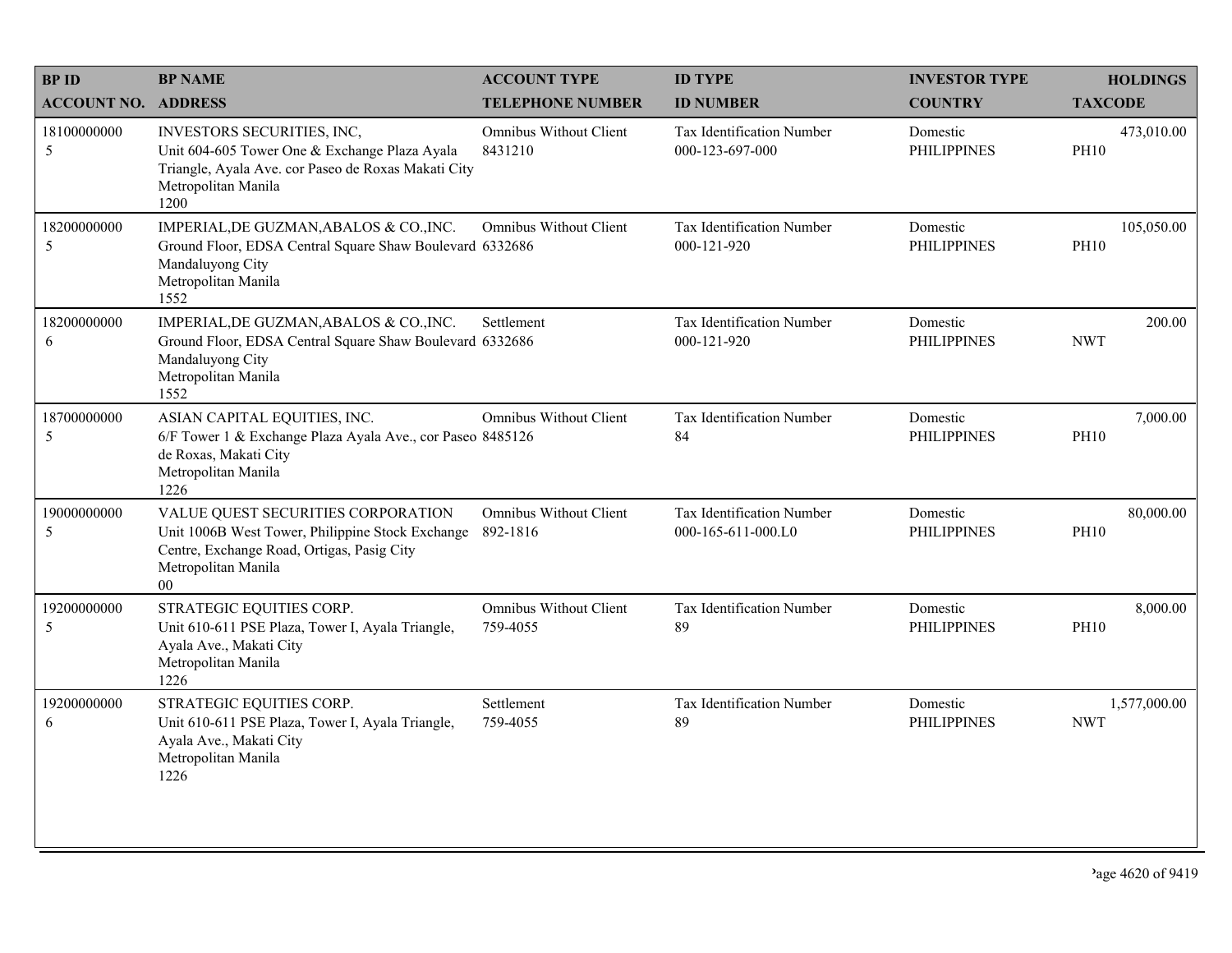| <b>BPID</b>                 | <b>BP NAME</b>                                                                                                                         | <b>ACCOUNT TYPE</b>                          | <b>ID TYPE</b>                         | <b>INVESTOR TYPE</b>           | <b>HOLDINGS</b>             |
|-----------------------------|----------------------------------------------------------------------------------------------------------------------------------------|----------------------------------------------|----------------------------------------|--------------------------------|-----------------------------|
| <b>ACCOUNT NO. ADDRESS</b>  |                                                                                                                                        | <b>TELEPHONE NUMBER</b>                      | <b>ID NUMBER</b>                       | <b>COUNTRY</b>                 | <b>TAXCODE</b>              |
| 19200000000<br>14           | STRATEGIC EQUITIES CORP.<br>Unit 610-611 PSE Plaza, Tower I, Ayala Triangle,<br>Ayala Ave., Makati City<br>Metropolitan Manila<br>1226 | Settlement<br>759-4055                       | <b>Tax Identification Number</b><br>89 | Domestic<br><b>PHILIPPINES</b> | 104,501.00<br><b>PH10</b>   |
| 19300000000<br>5            | LARRGO SECURITIES CO., INC.<br>Rm. 202 2/F Rufino Building, Ayala Avenue, Makati 8101353<br>City<br>Metropolitan Manila<br>1226        | <b>Omnibus Without Client</b>                | Tax Identification Number<br>90        | Domestic<br><b>PHILIPPINES</b> | 291,250.00<br><b>PH10</b>   |
| 19300000000<br>$\tau$       | LARRGO SECURITIES CO., INC.<br>Rm. 202 2/F Rufino Building, Ayala Avenue, Makati 8101353<br>City<br>Metropolitan Manila<br>1226        | Own                                          | Tax Identification Number<br>90        | Domestic<br><b>PHILIPPINES</b> | 2,000.00<br><b>NWT</b>      |
| 19800000000<br>$\mathbf{1}$ | LUCKY SECURITIES, INC.<br>Unit 1402-B PSE Center Exchange Road, Ortigas<br>Center Pasig City<br>Metropolitan Manila<br>1600            | <b>Omnibus Without Client</b><br>6346747/60  | Tax Identification Number<br>95        | Foreign<br><b>PHILIPPINES</b>  | 2,523,000.00<br>FMX1        |
| 19800000000<br>5            | LUCKY SECURITIES, INC.<br>Unit 1402-B PSE Center Exchange Road, Ortigas<br>Center Pasig City<br>Metropolitan Manila<br>1600            | <b>Omnibus Without Client</b><br>6346747/60  | <b>Tax Identification Number</b><br>95 | Domestic<br><b>PHILIPPINES</b> | 4,559,500.00<br><b>NWT</b>  |
| 19800000000<br>6            | LUCKY SECURITIES, INC.<br>Unit 1402-B PSE Center Exchange Road, Ortigas<br>Center Pasig City<br>Metropolitan Manila<br>1600            | Settlement<br>6346747/60                     | <b>Tax Identification Number</b><br>95 | Domestic<br><b>PHILIPPINES</b> | 575,000.00<br><b>NWT</b>    |
| 19900000000<br>5            | LUYS SECURITIES COMPANY, INC.<br>28/F LKG Tower 6801 Ayala Ave. Makati City<br>Metropolitan Manila<br>1200                             | <b>Omnibus Without Client</b><br>5231040     | Tax Identification Number<br>96        | Domestic<br><b>PHILIPPINES</b> | 19,000.00<br><b>PH10</b>    |
| 20000000000<br>5            | MANDARIN SECURITIES CORPORATION<br>28/F LKG Tower 6801 Ayala Ave. Makati City<br>Metropolitan Manila<br>1200                           | <b>Omnibus Without Client</b><br>523-8311/16 | Tax Identification Number<br>97        | Domestic<br><b>PHILIPPINES</b> | 1,402,000.00<br><b>PH10</b> |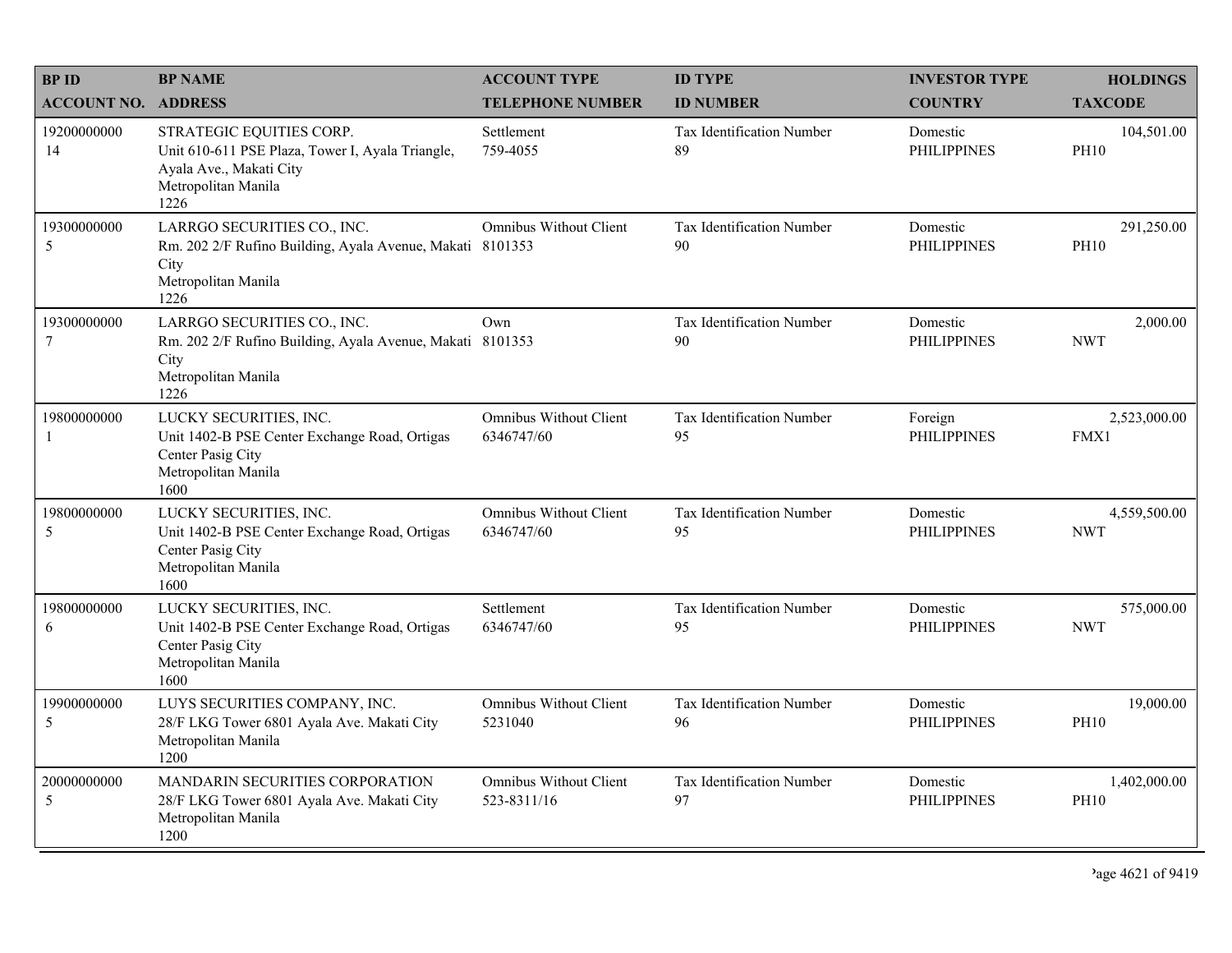| <b>BPID</b>                | <b>BP NAME</b>                                                                                                                                                                  | <b>ACCOUNT TYPE</b>                       | <b>ID TYPE</b>                                      | <b>INVESTOR TYPE</b>           | <b>HOLDINGS</b>              |
|----------------------------|---------------------------------------------------------------------------------------------------------------------------------------------------------------------------------|-------------------------------------------|-----------------------------------------------------|--------------------------------|------------------------------|
| <b>ACCOUNT NO. ADDRESS</b> |                                                                                                                                                                                 | <b>TELEPHONE NUMBER</b>                   | <b>ID NUMBER</b>                                    | <b>COUNTRY</b>                 | <b>TAXCODE</b>               |
| 20300000000<br>-1          | COL Financial Group, Inc.<br>2401-B EAST TOWER, PSE CENTRE EXCHANGE 635-5735<br>ROAD, ORTIGAS CENTER PASIG CITY<br>Metropolitan Manila<br>1605                                  | Omnibus Without Client                    | <b>Tax Identification Number</b><br>203-523-208     | Foreign<br><b>PHILIPPINES</b>  | 37,000.00<br>FMX1            |
| 20300000000<br>5           | COL Financial Group, Inc.<br>2401-B EAST TOWER, PSE CENTRE EXCHANGE 635-5735<br>ROAD, ORTIGAS CENTER PASIG CITY<br>Metropolitan Manila<br>1605                                  | Omnibus Without Client                    | Tax Identification Number<br>203-523-208            | Domestic<br><b>PHILIPPINES</b> | 16,219,164.00<br><b>PH10</b> |
| 20500000000<br>5           | MERCANTILE SECURITIES CORP.<br>UNIT 804 FORT LEGEND TOWERS 3RD AVENUI 501-8872<br>COR. 31ST ST. FORT BONIFACIO GLOBAL CITY<br><b>TAGUIG CITY</b><br>Metropolitan Manila<br>1226 | <b>Omnibus Without Client</b>             | Tax Identification Number<br>000-161-457-000        | Domestic<br><b>PHILIPPINES</b> | 2,861,000.00<br><b>PH10</b>  |
| 20600000000<br>5           | MERIDIAN SECURITIES, INC.<br>Suite 2702B&C Tektite Tower I Ortigas Centre, Pasig 634-6931/36<br>City<br>Metropolitan Manila<br>1600                                             | <b>Omnibus Without Client</b>             | <b>Tax Identification Number</b><br>000-338-748-000 | Domestic<br><b>PHILIPPINES</b> | 245,000.00<br><b>PH10</b>    |
| 20800000000<br>5           | MDR SECURITIES, INC.<br>Unit 1806, 8/F Medical Plaza Ortigas Bldg., Pasig Cit 891-9225<br>Metropolitan Manila<br>1226                                                           | <b>Omnibus Without Client</b>             | Tax Identification Number<br>105                    | Domestic<br><b>PHILIPPINES</b> | 96,000.00<br><b>PH10</b>     |
| 20800000000<br>6           | MDR SECURITIES, INC.<br>Unit 1806, 8/F Medical Plaza Ortigas Bldg., Pasig Cit 891-9225<br>Metropolitan Manila<br>1226                                                           | Settlement                                | Tax Identification Number<br>105                    | Domestic<br><b>PHILIPPINES</b> | 30,000.00<br><b>NWT</b>      |
| 21000000000<br>5           | MOUNT PEAK SECURITIES, INC.<br>#748 C.K. Bldg., Juan Luna St., Binondo, Manila<br>Metropolitan Manila<br>1006                                                                   | <b>Omnibus Without Client</b><br>241-8043 | Tax Identification Number<br>000-321-831-000        | Domestic<br><b>PHILIPPINES</b> | 35,000.00<br><b>PH10</b>     |
| 21100000000<br>5           | NEW WORLD SECURITIES CO., INC.<br>215 JUAN LUNA STREET, UNIT 2608 WORLD<br>TRADE EXCHANGE BLDG., BINONDO, MANILA<br>Metropolitan Manila<br>1006                                 | <b>Omnibus Without Client</b><br>2421767  | Tax Identification Number<br>000-327-414-000        | Domestic<br><b>PHILIPPINES</b> | 246,750.00<br><b>PH10</b>    |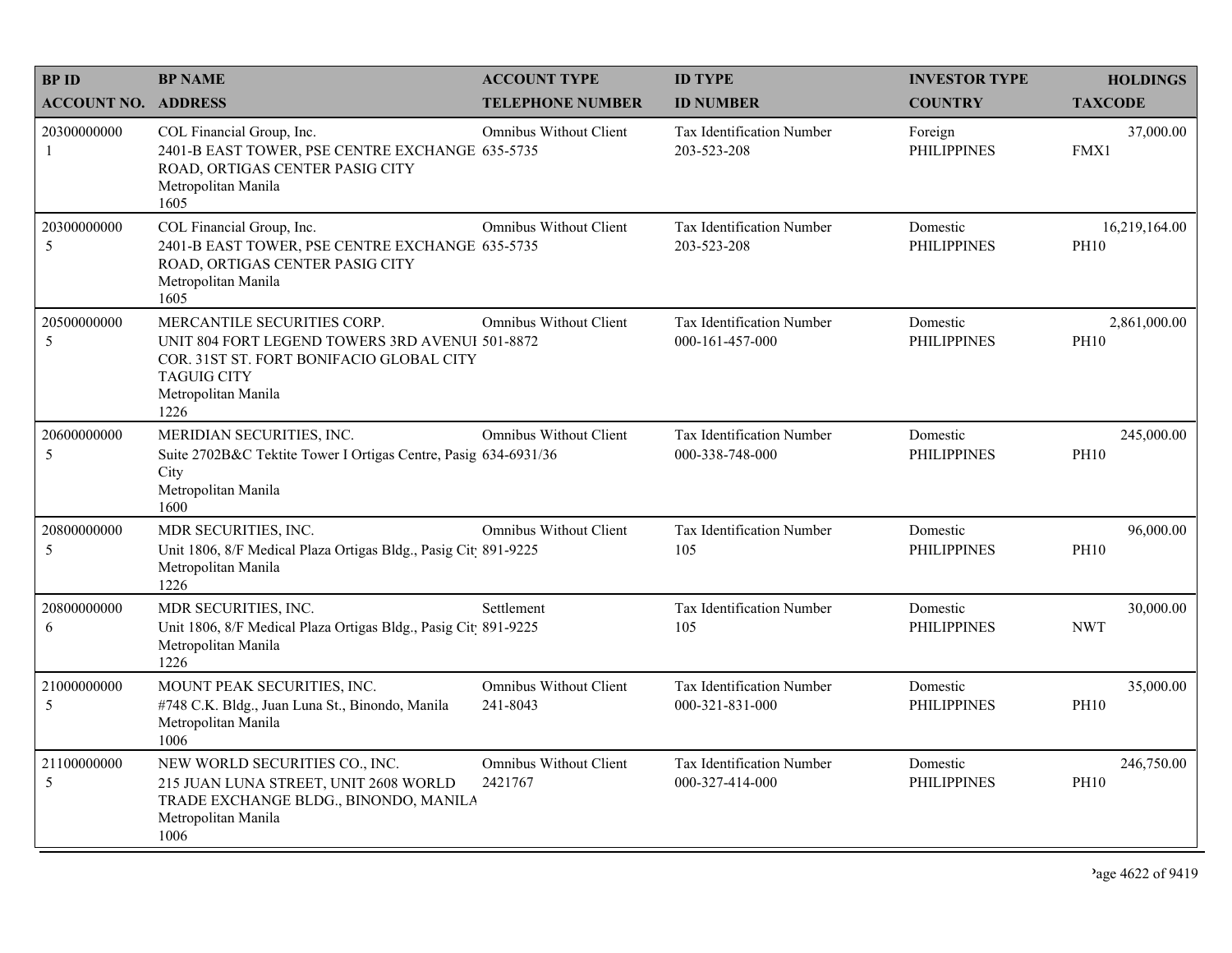| <b>BPID</b>                 | <b>BP NAME</b>                                                                                                                            | <b>ACCOUNT TYPE</b>                          | <b>ID TYPE</b>                                      | <b>INVESTOR TYPE</b>           | <b>HOLDINGS</b>              |
|-----------------------------|-------------------------------------------------------------------------------------------------------------------------------------------|----------------------------------------------|-----------------------------------------------------|--------------------------------|------------------------------|
| <b>ACCOUNT NO. ADDRESS</b>  |                                                                                                                                           | <b>TELEPHONE NUMBER</b>                      | <b>ID NUMBER</b>                                    | <b>COUNTRY</b>                 | <b>TAXCODE</b>               |
| 21500000000<br>5            | OPTIMUM SECURITIES CORPORATION<br>No. 11 E. O. Bldg., United St. cor. 2nd St. Bo.<br>Kapitolyo, Pasig City<br>Metropolitan Manila<br>1650 | <b>Omnibus Without Client</b><br>631-7831/36 | <b>Tax Identification Number</b><br>000-287-524-000 | Domestic<br><b>PHILIPPINES</b> | 37,250.00<br><b>PH10</b>     |
| 21700000000<br>$\mathbf{1}$ | RCBC SECURITIES, INC.<br>Unit 1008 Tower I & Exchange Plaza Ayala Avenue,<br>Makati City<br>Metropolitan Manila<br>1200                   | <b>Omnibus Without Client</b><br>8485183     | Tax Identification Number<br>000-165-644-000        | Foreign<br><b>PHILIPPINES</b>  | 10,000.00<br>FMX1            |
| 21700000000<br>5            | RCBC SECURITIES, INC.<br>Unit 1008 Tower I & Exchange Plaza Ayala Avenue,<br>Makati City<br>Metropolitan Manila<br>1200                   | <b>Omnibus Without Client</b><br>8485183     | Tax Identification Number<br>000-165-644-000        | Domestic<br><b>PHILIPPINES</b> | 63,750.00<br><b>PH10</b>     |
| 21700000000<br>22           | RCBC SECURITIES, INC.<br>Unit 1008 Tower I & Exchange Plaza Ayala Avenue,<br>Makati City<br>Metropolitan Manila<br>1200                   | Settlement<br>8485183                        | Tax Identification Number<br>000-165-644-000        | Foreign<br><b>PHILIPPINES</b>  | 2,000.00<br><b>US03</b>      |
| 21800000000<br>5            | PAN ASIA SECURITIES CORP.<br>910 Tower One & Exchange Plaza Ayala Avenue,<br>Makati City<br>Metropolitan Manila<br>1200                   | <b>Omnibus Without Client</b><br>8919173     | Tax Identification Number<br>000-135-142            | Domestic<br><b>PHILIPPINES</b> | 29,464,430.00<br><b>PH10</b> |
| 21800000000<br>6            | PAN ASIA SECURITIES CORP.<br>910 Tower One & Exchange Plaza Ayala Avenue,<br>Makati City<br>Metropolitan Manila<br>1200                   | Settlement<br>8919173                        | Tax Identification Number<br>000-135-142            | Domestic<br><b>PHILIPPINES</b> | 705,000.00<br><b>NWT</b>     |
| 21800000000<br>18           | PAN ASIA SECURITIES CORP.<br>910 Tower One & Exchange Plaza Ayala Avenue,<br>Makati City<br>Metropolitan Manila<br>1200                   | Settlement<br>8919173                        | Tax Identification Number<br>000-135-142            | Foreign<br><b>PHILIPPINES</b>  | 926,000.00<br><b>RA10</b>    |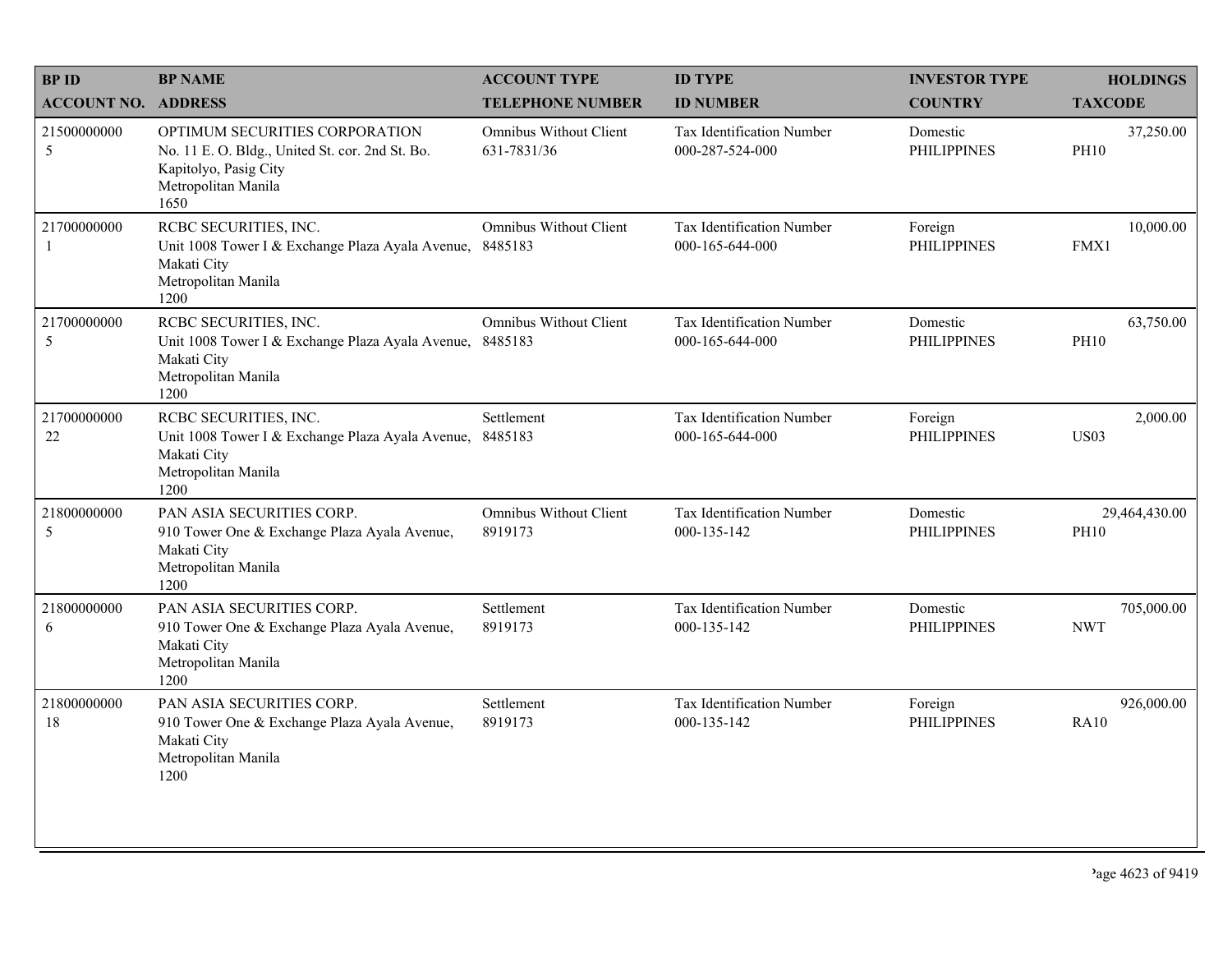| <b>BPID</b>                   | <b>BP NAME</b>                                                                                                                                                          | <b>ACCOUNT TYPE</b>           | <b>ID TYPE</b>                                      | <b>INVESTOR TYPE</b>           | <b>HOLDINGS</b>             |
|-------------------------------|-------------------------------------------------------------------------------------------------------------------------------------------------------------------------|-------------------------------|-----------------------------------------------------|--------------------------------|-----------------------------|
| <b>ACCOUNT NO. ADDRESS</b>    |                                                                                                                                                                         | <b>TELEPHONE NUMBER</b>       | <b>ID NUMBER</b>                                    | <b>COUNTRY</b>                 | <b>TAXCODE</b>              |
| 21900000000<br>5              | PAPA SECURITIES CORPORATION<br>GROUND FLOOR, ACE BUILDING, DE LA ROSA 817-8433<br>CORNER RADA ST., LEGASPI VILLAGE, MAKA'<br><b>CITY</b><br>Metropolitan Manila<br>1200 | <b>Omnibus Without Client</b> | <b>Tax Identification Number</b><br>000-215-520     | Domestic<br><b>PHILIPPINES</b> | 185,150.00<br><b>PH10</b>   |
| 21900000000<br>6              | PAPA SECURITIES CORPORATION<br>GROUND FLOOR, ACE BUILDING, DE LA ROSA 817-8433<br>CORNER RADA ST., LEGASPI VILLAGE, MAKA'<br><b>CITY</b><br>Metropolitan Manila<br>1200 | Settlement                    | Tax Identification Number<br>000-215-520            | Domestic<br><b>PHILIPPINES</b> | 943,100.00<br><b>NWT</b>    |
| 22000000000<br>$\overline{2}$ | MAYBANK ATR KIM ENG SECURITIES, INC.<br>17/F Tower One & Exchange Plaza, Ayala Triangle,<br>Ayala Avenue Makati City<br>Metropolitan Manila<br>1226                     | Settlement<br>849-8855        | <b>Tax Identification Number</b><br>000-168-671-000 | Foreign<br><b>PHILIPPINES</b>  | 6,578,500.00<br>FMX1        |
| 22000000000<br>6              | MAYBANK ATR KIM ENG SECURITIES, INC.<br>17/F Tower One & Exchange Plaza, Ayala Triangle,<br>Ayala Avenue Makati City<br>Metropolitan Manila<br>1226                     | Settlement<br>849-8855        | <b>Tax Identification Number</b><br>000-168-671-000 | Domestic<br><b>PHILIPPINES</b> | 764,000.00<br><b>NWT</b>    |
| 22000000000<br>14             | MAYBANK ATR KIM ENG SECURITIES, INC.<br>17/F Tower One & Exchange Plaza, Ayala Triangle,<br>Ayala Avenue Makati City<br>Metropolitan Manila<br>1226                     | Settlement<br>849-8855        | Tax Identification Number<br>000-168-671-000        | Domestic<br><b>PHILIPPINES</b> | 1,388,500.00<br><b>PH10</b> |
| 22000000000<br>18             | MAYBANK ATR KIM ENG SECURITIES, INC.<br>17/F Tower One & Exchange Plaza, Ayala Triangle,<br>Ayala Avenue Makati City<br>Metropolitan Manila<br>1226                     | Settlement<br>849-8855        | <b>Tax Identification Number</b><br>000-168-671-000 | Foreign<br><b>PHILIPPINES</b>  | 75,000.00<br>RA10           |
| 22300000000<br>5              | PLATINUM SECURITIES, INC.<br>Unit 801, Antel Corporate Ctr., 121 Valero St., Salced 887-11-78<br>Village Makati City<br>Metropolitan Manila<br>1200                     | <b>Omnibus Without Client</b> | Tax Identification Number<br>000-532-022            | Domestic<br><b>PHILIPPINES</b> | 750.00<br><b>PH10</b>       |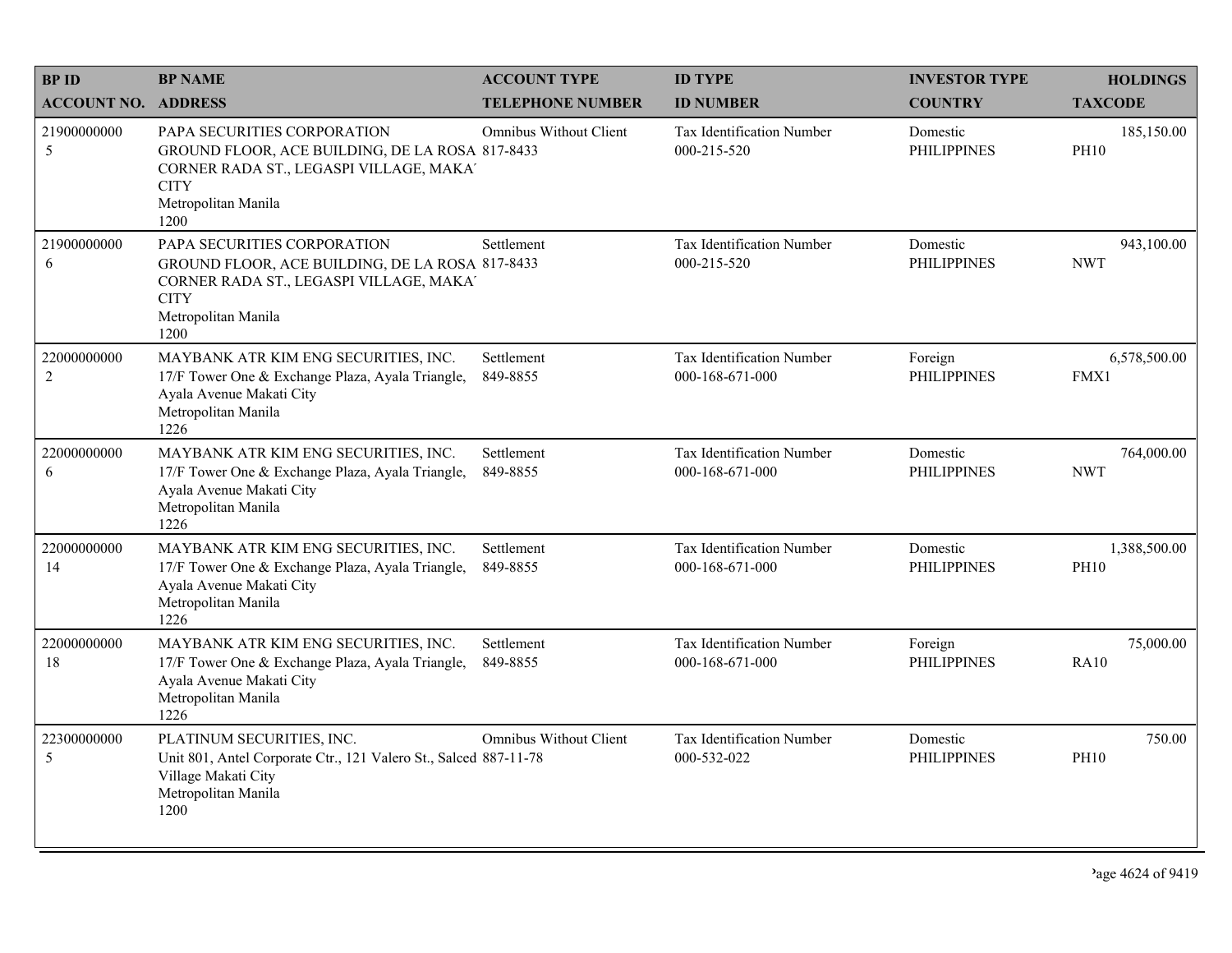| <b>BPID</b>                | <b>BP NAME</b>                                                                                                                                             | <b>ACCOUNT TYPE</b>                | <b>ID TYPE</b>                               | <b>INVESTOR TYPE</b>           | <b>HOLDINGS</b>           |
|----------------------------|------------------------------------------------------------------------------------------------------------------------------------------------------------|------------------------------------|----------------------------------------------|--------------------------------|---------------------------|
| <b>ACCOUNT NO. ADDRESS</b> |                                                                                                                                                            | <b>TELEPHONE NUMBER</b>            | <b>ID NUMBER</b>                             | <b>COUNTRY</b>                 | <b>TAXCODE</b>            |
| 22400000000<br>5           | PNB SECURITIES, INC.<br>3/F PNB Financial Center Roxas Blvd., Pasay City<br>Metropolitan Manila<br>1300                                                    | Omnibus Without Client<br>526-3466 | Tax Identification Number<br>000-198-201-000 | Domestic<br><b>PHILIPPINES</b> | 91,250.00<br><b>PH10</b>  |
| 22500000000<br>5           | PREMIUM SECURITIES, INC.<br>Unit 1415, Tower 1 & Exchange Plaza Ayala Avenue 848-5915/17<br>cor. Paseo de Roxas Makati City<br>Metropolitan Manila<br>1259 | <b>Omnibus Without Client</b>      | Tax Identification Number<br>121             | Domestic<br><b>PHILIPPINES</b> | 527,600.00<br><b>PH10</b> |
| 23000000000                | <b>QUALITY INVESTMENTS &amp; SECURITIES</b><br><b>CORPORATION</b>                                                                                          | <b>Omnibus Without Client</b>      | Tax Identification Number                    | Foreign                        | 50,000.00                 |
| 1                          | Suite 1602 Tytana Plaza Oriente St, Binondo Manila 241-0547<br>Metropolitan Manila<br>1006                                                                 |                                    | 000-333-614-000                              | <b>PHILIPPINES</b>             | FMX1                      |
| 23000000000                | <b>QUALITY INVESTMENTS &amp; SECURITIES</b><br><b>CORPORATION</b>                                                                                          | <b>Omnibus Without Client</b>      | Tax Identification Number                    | Domestic                       | 3,548,750.00              |
| $\sqrt{5}$                 | Suite 1602 Tytana Plaza Oriente St, Binondo Manila 241-0547<br>Metropolitan Manila<br>1006                                                                 |                                    | 000-333-614-000                              | <b>PHILIPPINES</b>             | <b>PH10</b>               |
| 23000000000                | <b>QUALITY INVESTMENTS &amp; SECURITIES</b><br><b>CORPORATION</b>                                                                                          | Own                                | Tax Identification Number                    | Domestic                       | 30,000.00                 |
| $\tau$                     | Suite 1602 Tytana Plaza Oriente St, Binondo Manila 241-0547<br>Metropolitan Manila<br>1006                                                                 |                                    | 000-333-614-000                              | PHILIPPINES                    | <b>NWT</b>                |
| 23000000000                | <b>QUALITY INVESTMENTS &amp; SECURITIES</b><br><b>CORPORATION</b>                                                                                          | Settlement                         | Tax Identification Number                    | Foreign                        | 388,000.00                |
| 18                         | Suite 1602 Tytana Plaza Oriente St, Binondo Manila<br>Metropolitan Manila<br>1006                                                                          | 241-0547                           | 000-333-614-000                              | <b>PHILIPPINES</b>             | <b>RA10</b>               |
| 23000000000                | <b>QUALITY INVESTMENTS &amp; SECURITIES</b><br><b>CORPORATION</b>                                                                                          | Settlement                         | Tax Identification Number                    | Foreign                        | 10,000.00                 |
| 20                         | Suite 1602 Tytana Plaza Oriente St, Binondo Manila 241-0547<br>Metropolitan Manila<br>1006                                                                 |                                    | 000-333-614-000                              | <b>PHILIPPINES</b>             | <b>FTXN</b>               |
|                            |                                                                                                                                                            |                                    |                                              |                                |                           |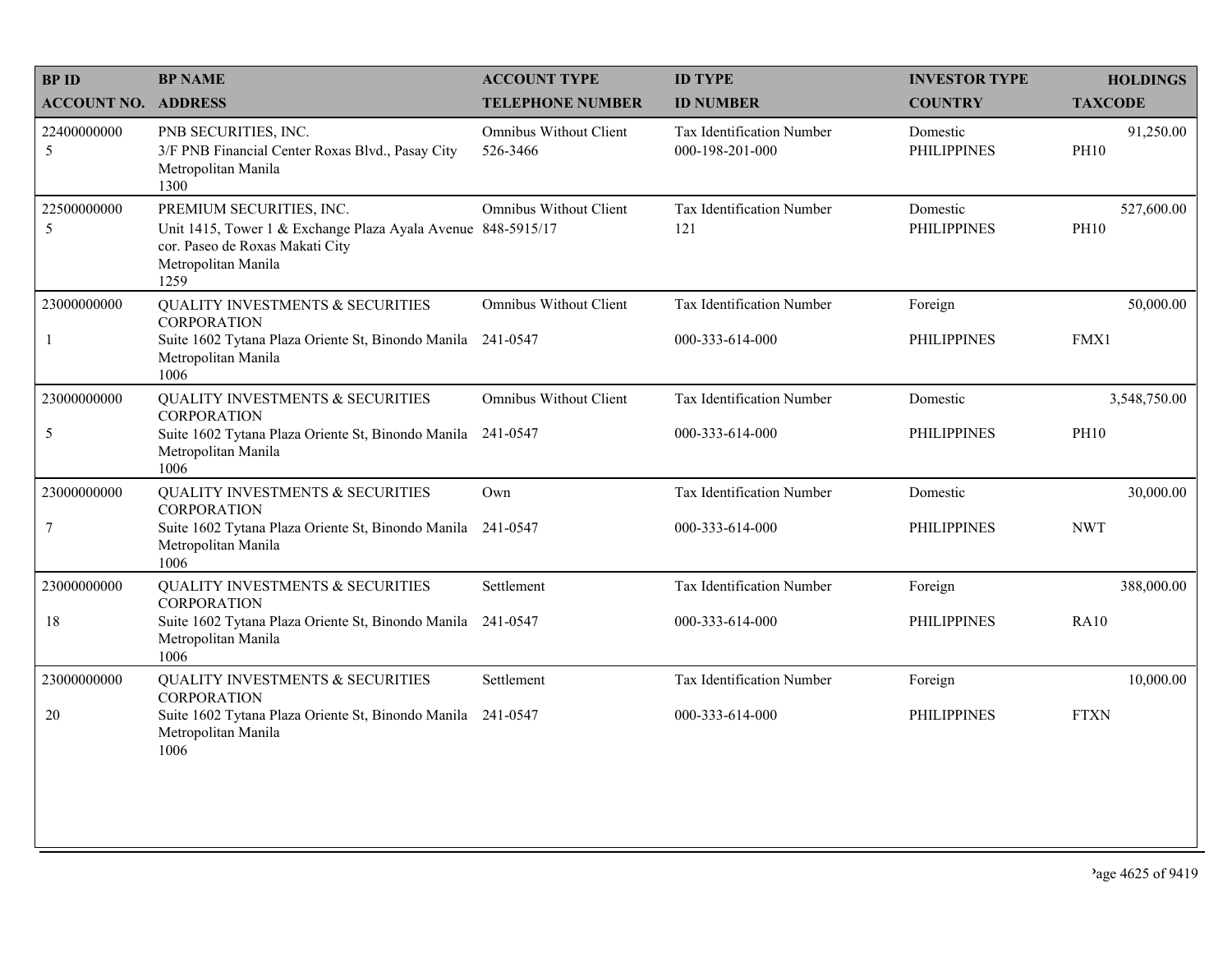| <b>BP ID</b>               | <b>BP NAME</b>                                                                                                                                                                          | <b>ACCOUNT TYPE</b>                             | <b>ID TYPE</b>                                      | <b>INVESTOR TYPE</b>           | <b>HOLDINGS</b>             |
|----------------------------|-----------------------------------------------------------------------------------------------------------------------------------------------------------------------------------------|-------------------------------------------------|-----------------------------------------------------|--------------------------------|-----------------------------|
| <b>ACCOUNT NO. ADDRESS</b> |                                                                                                                                                                                         | <b>TELEPHONE NUMBER</b>                         | <b>ID NUMBER</b>                                    | <b>COUNTRY</b>                 | <b>TAXCODE</b>              |
| 23000000000<br>21          | <b>QUALITY INVESTMENTS &amp; SECURITIES</b><br><b>CORPORATION</b><br>Suite 1602 Tytana Plaza Oriente St, Binondo Manila 241-0547<br>Metropolitan Manila<br>1006                         | Settlement                                      | <b>Tax Identification Number</b><br>000-333-614-000 | Domestic<br><b>PHILIPPINES</b> | 40,000.00<br><b>PH25</b>    |
| 23100000000<br>5           | R & L INVESTMENTS, INC.<br>675 Lee St., Mandaluyong City<br>Metropolitan Manila<br>1501                                                                                                 | <b>Omnibus Without Client</b><br>7247210/705207 | Tax Identification Number<br>127                    | Domestic<br><b>PHILIPPINES</b> | 18,000.00<br><b>PH10</b>    |
| 23200000000<br>6           | ALAKOR SECURITIES CORPORATION<br>9/F Quad Alpha Centrum, 125 Pioneer St.<br>Mandaluyong City<br>Metropolitan Manila<br>1550                                                             | Settlement<br>631-8041/42                       | Tax Identification Number<br>003-461-151-000        | Domestic<br><b>PHILIPPINES</b> | 10,000.00<br><b>NWT</b>     |
| 23300000000<br>5           | R. COYIUTO SECURITIES, INC.<br>5/F Corinthian Plaza, Paseo de Roxas, Legaspi Village 811-3064<br>Makati City<br>Metropolitan Manila<br>$\Omega$                                         | <b>Omnibus Without Client</b>                   | Tax Identification Number<br>000-329-417            | Domestic<br><b>PHILIPPINES</b> | 1,382,500.00<br><b>PH10</b> |
| 23500000000<br>5           | REGINA CAPITAL DEVELOPMENT CORPORATI Omnibus Without Client<br>Unit 806 Tower 1 & Exchange Plaza Ayala Triangle, 848-5482/84<br>Ayala Avenue Makati City<br>Metropolitan Manila<br>1226 |                                                 | Tax Identification Number<br>131                    | Domestic<br><b>PHILIPPINES</b> | 368,250.00<br><b>PH10</b>   |
| 23500000000<br>6           | REGINA CAPITAL DEVELOPMENT CORPORATI Settlement<br>Unit 806 Tower 1 & Exchange Plaza Ayala Triangle, 848-5482/84<br>Ayala Avenue Makati City<br>Metropolitan Manila<br>1226             |                                                 | Tax Identification Number<br>131                    | Domestic<br><b>PHILIPPINES</b> | 1,000.00<br><b>NWT</b>      |
| 23600000000<br>5           | R. NUBLA SECURITIES, INC.<br>Rm 405 Co Ban Kiat Building II, 231 Juan Luna St.,<br>Binondo, Manila<br>Metropolitan Manila<br>1006                                                       | <b>Omnibus Without Client</b><br>242-1596       | Tax Identification Number<br>132                    | Domestic<br><b>PHILIPPINES</b> | 404,100.00<br><b>PH10</b>   |
|                            |                                                                                                                                                                                         |                                                 |                                                     |                                |                             |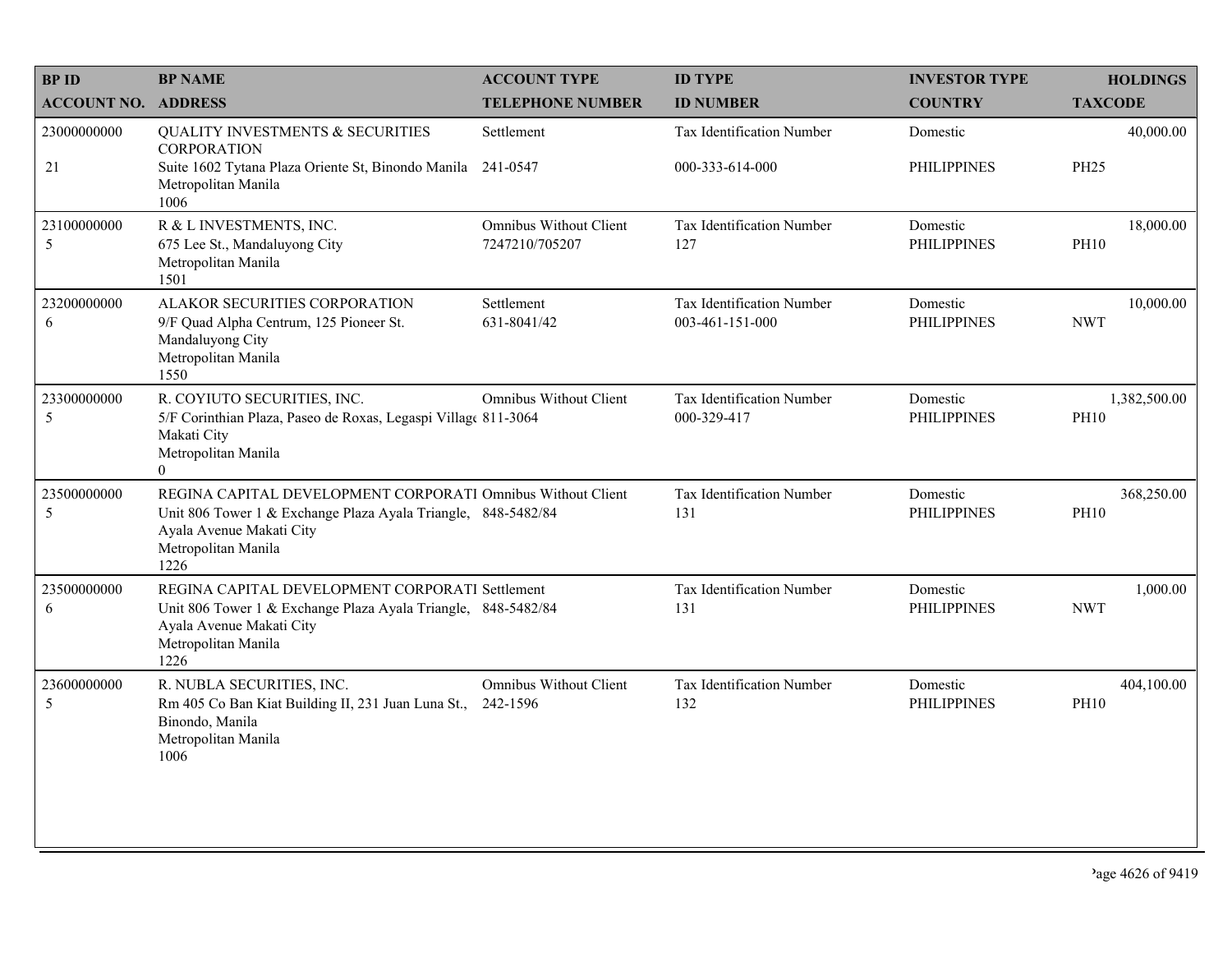| <b>BP NAME</b>                                                                                                                                  | <b>ACCOUNT TYPE</b>                       | <b>ID TYPE</b>                                                                                                                                                                     | <b>INVESTOR TYPE</b>           | <b>HOLDINGS</b>             |
|-------------------------------------------------------------------------------------------------------------------------------------------------|-------------------------------------------|------------------------------------------------------------------------------------------------------------------------------------------------------------------------------------|--------------------------------|-----------------------------|
| <b>ACCOUNT NO. ADDRESS</b>                                                                                                                      | <b>TELEPHONE NUMBER</b>                   | <b>ID NUMBER</b>                                                                                                                                                                   | <b>COUNTRY</b>                 | <b>TAXCODE</b>              |
| Legaspi Village Makati City<br>Metropolitan Manila<br>1229                                                                                      |                                           | <b>Tax Identification Number</b><br>000-141-894-000                                                                                                                                | Domestic<br><b>PHILIPPINES</b> | 3,750.00<br><b>PH10</b>     |
| R. S. LIM & CO., INC.<br>1509 Galvani Street San Isidro, Makati City<br>Metropolitan Manila<br>1234                                             | <b>Omnibus Without Client</b><br>8919670  | Tax Identification Number<br>000-333-915-000                                                                                                                                       | Domestic<br><b>PHILIPPINES</b> | 2,523,002.00<br><b>PH10</b> |
| RTG & COMPANY, INC.<br>Unit 602 Tower 1 & Exchange Plaza Ayala Triangle,<br>Makati City<br>Metropolitan Manila<br>1200                          | <b>Omnibus Without Client</b><br>8919482  | Tax Identification Number<br>000-165-637-000                                                                                                                                       | Domestic<br><b>PHILIPPINES</b> | 25,100.00<br><b>PH10</b>    |
| S.J. ROXAS & CO., INC.<br>Unit 612 Tower One, & Exchange Plaza, Ayala<br>Triangle, Ayala Avenue, Makati City<br>Metropolitan Manila<br>$\Omega$ | <b>Omnibus Without Client</b><br>848-5065 | Tax Identification Number<br>136                                                                                                                                                   | Domestic<br><b>PHILIPPINES</b> | 54,790.00<br><b>PH10</b>    |
| S.J. ROXAS & CO., INC.<br>Unit 612 Tower One, & Exchange Plaza, Ayala<br>Triangle, Ayala Avenue, Makati City<br>Metropolitan Manila<br>$\Omega$ | Settlement<br>848-5065                    | Tax Identification Number<br>136                                                                                                                                                   | Domestic<br><b>PHILIPPINES</b> | 50,000.00<br><b>NWT</b>     |
| SECURITIES SPECIALISTS, INC.<br><b>MAKATI CITY 1226</b><br>Metropolitan Manila<br>1000                                                          | <b>Omnibus Without Client</b>             | Tax Identification Number<br>138                                                                                                                                                   | Domestic<br><b>PHILIPPINES</b> | 2,420.00<br><b>PH10</b>     |
| FIDELITY SECURITIES, INC.<br>2103-B PSE Centre, Exchange Road, Ortigas, Pasig<br>City<br>Metropolitan Manila<br>1600                            | Omnibus Without Client<br>6345038         | Tax Identification Number<br>002-836-391-000                                                                                                                                       | Domestic<br><b>PHILIPPINES</b> | 142,000.00<br><b>PH10</b>   |
|                                                                                                                                                 |                                           | AAA SOUTHEAST EQUITIES, INCORPORATED Omnibus Without Client<br>Ground Floor, Fortune Life Building #162 Legaspi St. 816-2918<br>8/F LTA BLDG 118 PEREA ST LEGASPI VILLAGI 523-5595 |                                |                             |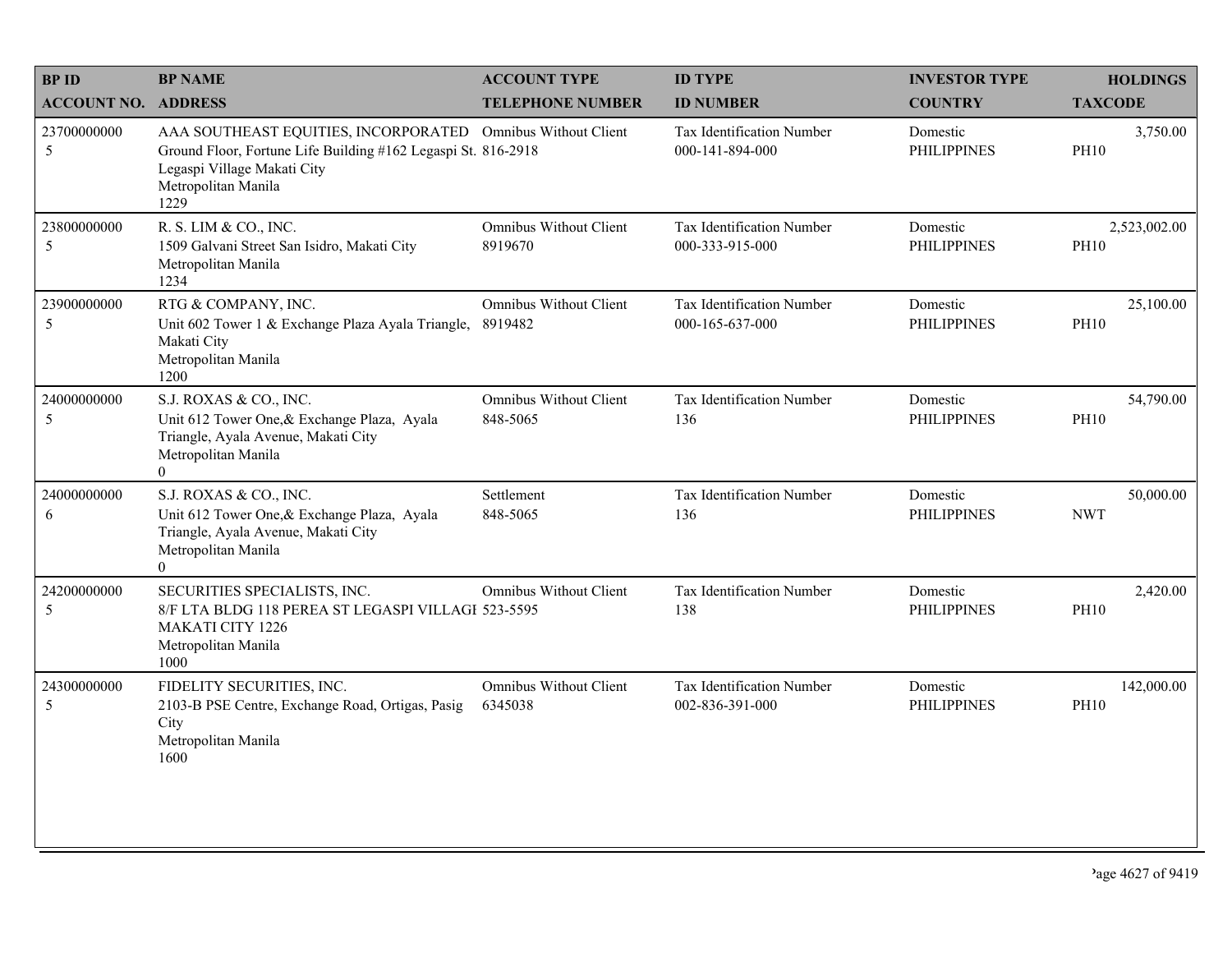| <b>BPID</b>                | <b>BP NAME</b>                                                                                                                                    | <b>ACCOUNT TYPE</b>                            | <b>ID TYPE</b>                                      | <b>INVESTOR TYPE</b>           | <b>HOLDINGS</b>             |
|----------------------------|---------------------------------------------------------------------------------------------------------------------------------------------------|------------------------------------------------|-----------------------------------------------------|--------------------------------|-----------------------------|
| <b>ACCOUNT NO. ADDRESS</b> |                                                                                                                                                   | <b>TELEPHONE NUMBER</b>                        | <b>ID NUMBER</b>                                    | <b>COUNTRY</b>                 | <b>TAXCODE</b>              |
| 24600000000<br>5           | SUMMIT SECURITIES, INC.<br>Unit 2102 B/C PSE Center Tektite Tower East<br>Exchange Road, Ortigas Center Pasig City<br>Metropolitan Manila<br>1600 | <b>Omnibus Without Client</b><br>6311032 to 37 | <b>Tax Identification Number</b><br>000-338-985-000 | Domestic<br><b>PHILIPPINES</b> | 132,500.00<br><b>PH10</b>   |
| 24700000000<br>5           | STANDARD SECURITIES CORPORATION<br>#34 Jefferson St., GHW, San Juan Metro Manila<br>Metropolitan Manila<br>$00\,$                                 | Omnibus Without Client<br>8486149              | Tax Identification Number<br>000-333-108            | Domestic<br><b>PHILIPPINES</b> | 2,141,500.00<br><b>PH10</b> |
| 24700000000<br>6           | STANDARD SECURITIES CORPORATION<br>#34 Jefferson St., GHW, San Juan Metro Manila<br>Metropolitan Manila<br>$00\,$                                 | Settlement<br>8486149                          | Tax Identification Number<br>000-333-108            | Domestic<br><b>PHILIPPINES</b> | 971,000.00<br><b>NWT</b>    |
| 24700000003<br>1           | PIONEER INTERCONTINENTAL INS. CORP.<br>#34 Jefferson St., GHW, San Juan Metro Manila<br>Metropolitan Manila<br>00 <sup>°</sup>                    | Client<br>725-3905                             | Tax Identification Number<br>312                    | Domestic<br><b>PHILIPPINES</b> | 710,000.00<br><b>NWT</b>    |
| 24700000005                | PIONEER INSURANCE & SURETY CORPORATIC Client                                                                                                      |                                                | <b>Commercial Registration Number</b>               | Domestic                       | 1,631,000.00                |
| $\mathbf{1}$               | <b>ACCOUNT#2</b><br>108 PASEO DE ROXAS, MAKATI CITY<br>Metropolitan Manila<br>1277                                                                | 812-7777                                       | 8770                                                | <b>PHILIPPINES</b>             | <b>NWT</b>                  |
| 24700000007<br>-1          | PIONEER LIFE INC. ACCOUNT #2<br>108 PASEO DE ROXAS, MAKATI CITY<br>Metropolitan Manila<br>1277                                                    | Client<br>812-7777                             | Certificate Of Incorporation<br>21664               | Domestic<br><b>PHILIPPINES</b> | 1,200,000.00<br><b>NWT</b>  |
| 25100000000<br>5           | TANSENGCO & CO., INC.<br>U-2308 World Trade Exchange Condominium 215 Jul 241-7155<br>Luna St., Binondo, Manila<br>Metropolitan Manila<br>1006     | <b>Omnibus Without Client</b>                  | Tax Identification Number<br>146                    | Domestic<br><b>PHILIPPINES</b> | 553,000.00<br><b>PH10</b>   |
| 25200000000                | THE FIRST RESOURCES MANAGEMENT &<br><b>SECURITIES CORP.</b>                                                                                       | <b>Omnibus Without Client</b>                  | Tax Identification Number                           | Domestic                       | 73,500.00                   |
| 5                          | Rms. 801-802, PSE Tower 1 Ayala Ave., cor. Paseo d 8486311 to 18<br>Roxas, Ayala Triangle, Makati City<br>Metropolitan Manila<br>1200             |                                                | 000-149-028-000                                     | PHILIPPINES                    | <b>PH10</b>                 |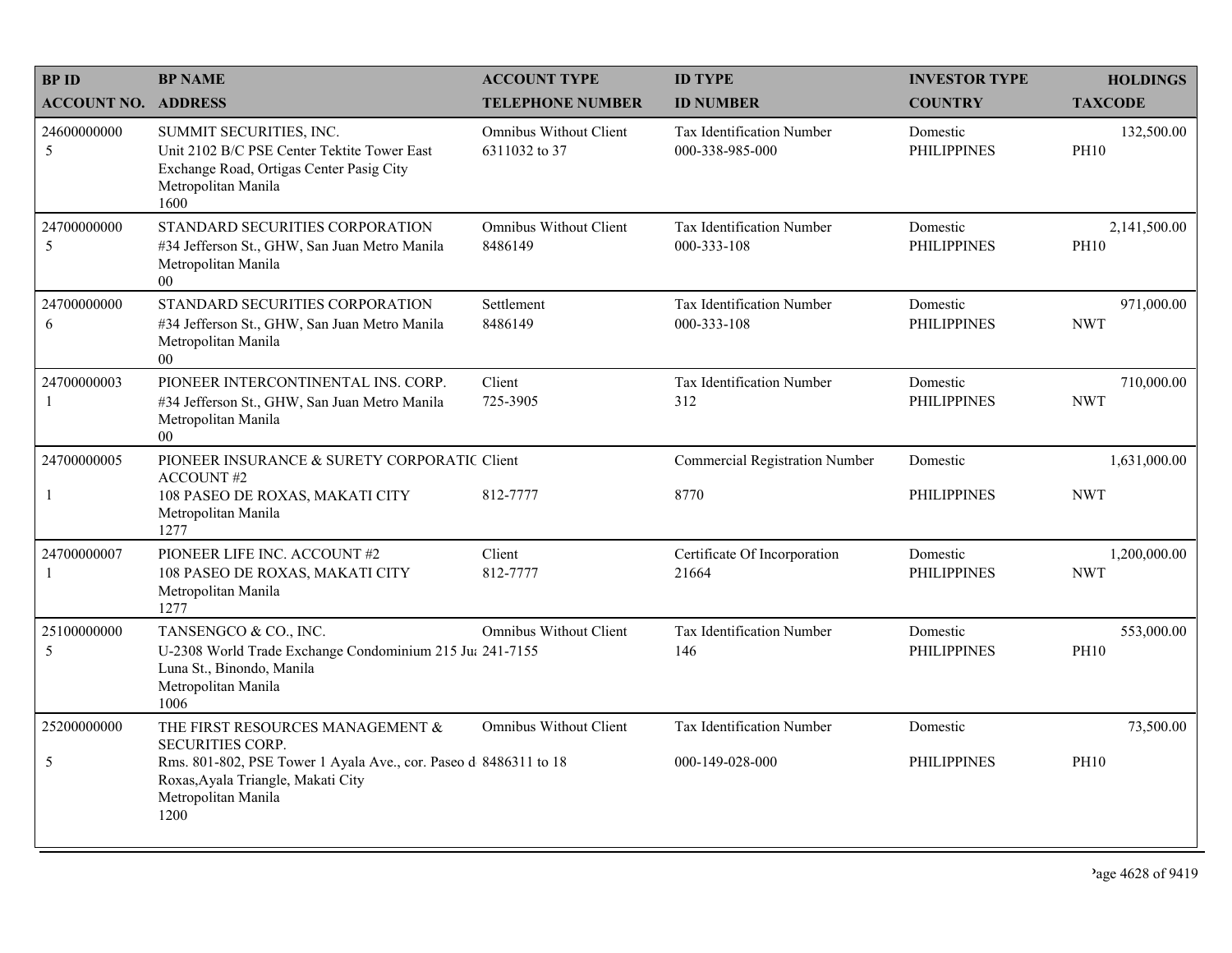| <b>BPID</b>                   | <b>BP NAME</b>                                                                                                                                                                                          | <b>ACCOUNT TYPE</b>                      | <b>ID TYPE</b>                               | <b>INVESTOR TYPE</b>           | <b>HOLDINGS</b>             |
|-------------------------------|---------------------------------------------------------------------------------------------------------------------------------------------------------------------------------------------------------|------------------------------------------|----------------------------------------------|--------------------------------|-----------------------------|
| <b>ACCOUNT NO. ADDRESS</b>    |                                                                                                                                                                                                         | <b>TELEPHONE NUMBER</b>                  | <b>ID NUMBER</b>                             | <b>COUNTRY</b>                 | <b>TAXCODE</b>              |
| 25200000000                   | THE FIRST RESOURCES MANAGEMENT &<br><b>SECURITIES CORP.</b>                                                                                                                                             | Settlement                               | Tax Identification Number                    | Domestic                       | 1,125,000.00                |
| 6                             | Rms. 801-802, PSE Tower 1 Ayala Ave., cor. Paseo d 8486311 to 18<br>Roxas, Ayala Triangle, Makati City<br>Metropolitan Manila<br>1200                                                                   |                                          | 000-149-028-000                              | <b>PHILIPPINES</b>             | <b>NWT</b>                  |
| 25300000000<br>5              | TOWER SECURITIES, INC.<br>1802-C Tektite Tower I Exchange Road, Ortigas Cent 6354448<br>Pasig City<br>Metropolitan Manila<br>1600                                                                       | <b>Omnibus Without Client</b>            | Tax Identification Number<br>148             | Domestic<br><b>PHILIPPINES</b> | 2,017,000.00<br><b>PH10</b> |
| 25700000000<br>5              | TRI-STATE SECURITIES, INC.<br>Unit 1007, 10/F Ayala Triangle Tower I, Ayala<br>Avenue, Makati City<br>Metropolitan Manila<br>1226                                                                       | <b>Omnibus Without Client</b><br>8485042 | Tax Identification Number<br>000-704-920-000 | Domestic<br><b>PHILIPPINES</b> | 5,000.00<br><b>PH10</b>     |
| 25900000000<br>5              | UCPB SECURITIES, INC.<br>Suite 1612, 16/F Ayala Tower I Exchange Plaza, Ayal 8485678<br>Ave. cor. Paseo de Roxas Makati City<br>Metropolitan Manila<br>1226                                             | Omnibus Without Client                   | Tax Identification Number<br>154             | Domestic<br><b>PHILIPPINES</b> | 162,000.00<br><b>PH10</b>   |
| 26000000000<br>$\overline{2}$ | UOB KAY HIAN SECURITIES (PHILS.), INC.<br>UOB Kay Hian Securities (Phils.), Inc. Unit 404 LV<br>Locsin Bldg. 6752 Ayala Avenue, cor. Makati<br>Avenue, 1226, Makati City<br>Metropolitan Manila<br>1200 | Settlement<br>887-7973                   | Tax Identification Number<br>155             | Foreign<br><b>PHILIPPINES</b>  | 1,507,000.00<br>FMX1        |
| 26300000000<br>5              | VENTURE SECURITIES, INC.<br>Unit 811 Tower One & Exchange Plaza Ayala Triangl 8486505<br>Ayala Ave. cor. Paseo de Roxas Makati City<br>Metropolitan Manila<br>1226                                      | <b>Omnibus Without Client</b>            | Tax Identification Number<br>158             | Domestic<br><b>PHILIPPINES</b> | 114,500.00<br><b>PH10</b>   |
| 26300000000<br>6              | VENTURE SECURITIES, INC.<br>Unit 811 Tower One & Exchange Plaza Ayala Triangl 8486505<br>Ayala Ave. cor. Paseo de Roxas Makati City<br>Metropolitan Manila<br>1226                                      | Settlement                               | Tax Identification Number<br>158             | Domestic<br><b>PHILIPPINES</b> | 25,000.00<br><b>NWT</b>     |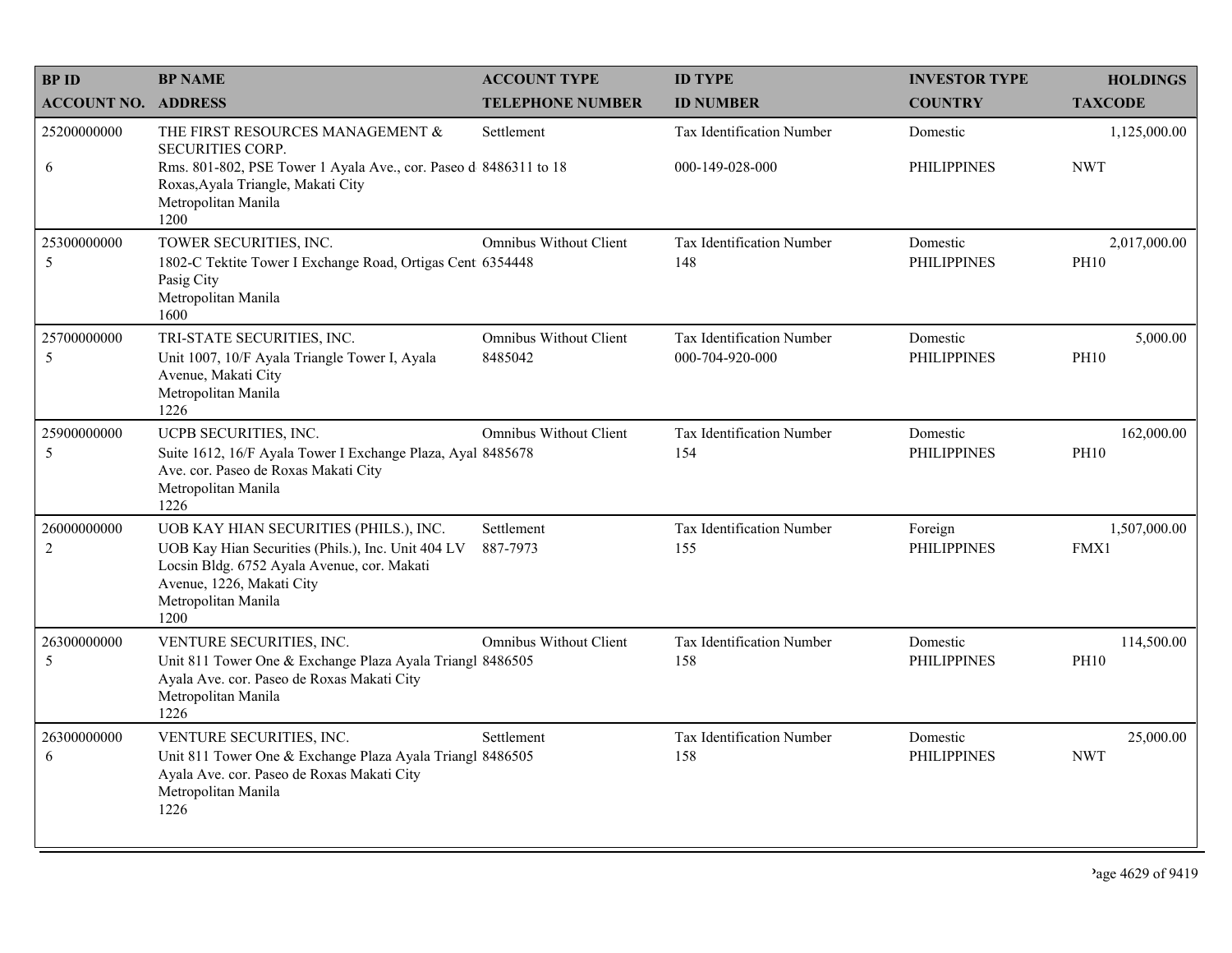| <b>BPID</b>                | <b>BP NAME</b>                                                                                                                                                                               | <b>ACCOUNT TYPE</b>                      | <b>ID TYPE</b>                                      | <b>INVESTOR TYPE</b>           | <b>HOLDINGS</b>             |
|----------------------------|----------------------------------------------------------------------------------------------------------------------------------------------------------------------------------------------|------------------------------------------|-----------------------------------------------------|--------------------------------|-----------------------------|
| <b>ACCOUNT NO. ADDRESS</b> |                                                                                                                                                                                              | <b>TELEPHONE NUMBER</b>                  | <b>ID NUMBER</b>                                    | <b>COUNTRY</b>                 | <b>TAXCODE</b>              |
| 26600000000<br>5           | VICSAL SECURITIES & STOCK BROKERAGE, IN Omnibus Without Client<br>658 C. Palanca St., Quiapo, Manila<br>Metropolitan Manila<br>1001                                                          | 7349771                                  | <b>Tax Identification Number</b><br>000-089-167-000 | Domestic<br><b>PHILIPPINES</b> | 559,000.00<br><b>PH10</b>   |
| 26700000000<br>5           | FIRST METRO SECURITIES BROKERAGE CORP. Omnibus Without Client<br>Unit 1515, 15/F Ayala Tower One Ayala Triangle,<br>Ayala Ave. cor Paseo de Roxas Makati City<br>Metropolitan Manila<br>1226 | 759-4133/34                              | Tax Identification Number<br>003-458-062-000        | Domestic<br><b>PHILIPPINES</b> | 2,528,500.00<br><b>PH10</b> |
| 26700000000<br>6           | FIRST METRO SECURITIES BROKERAGE CORP. Settlement<br>Unit 1515, 15/F Ayala Tower One Ayala Triangle,<br>Ayala Ave. cor Paseo de Roxas Makati City<br>Metropolitan Manila<br>1226             | 759-4133/34                              | <b>Tax Identification Number</b><br>003-458-062-000 | Domestic<br><b>PHILIPPINES</b> | 143,000.00<br><b>NWT</b>    |
| 26900000000<br>5           | WEALTH SECURITIES, INC.<br>2103 PSE Centre, Exchange Road Ortigas Centre, Pas 634-5038<br>City<br>Metropolitan Manila<br>1600                                                                | <b>Omnibus Without Client</b>            | Tax Identification Number<br>000-330-678            | Domestic<br><b>PHILIPPINES</b> | 2,362,099.00<br><b>PH10</b> |
| 27000000000<br>5           | WESTLINK GLOBAL EQUITIES, INC.<br>6/F Philippine Stock Exchange Plaza Ayala Avenue,<br>Makati City<br>Metropolitan Manila<br>1200                                                            | Omnibus Without Client<br>848-6231       | Tax Identification Number<br>000-334-828            | Domestic<br><b>PHILIPPINES</b> | 53,750.00<br><b>PH10</b>    |
| 27200000000<br>5           | BERNAD SECURITIES, INC.<br>3/F 1033 M.H. del Pilar St. Ermita, Manila<br>Metropolitan Manila<br>1000                                                                                         | <b>Omnibus Without Client</b><br>5245186 | Tax Identification Number<br>002-919-761            | Domestic<br><b>PHILIPPINES</b> | 1,685,750.00<br><b>PH10</b> |
| 27500000000<br>5           | YAO & ZIALCITA, INC.<br>Yao & Zialcita, Inc., 5G Vernida I Condominium, 120 5274019 to 21<br>Amorsolo St., Legaspi Village, Makati City<br>Metropolitan Manila                               | <b>Omnibus Without Client</b>            | Tax Identification Number<br>170                    | Domestic<br><b>PHILIPPINES</b> | 867,150.00<br><b>PH10</b>   |
| 27800000000<br>5           | YU & COMPANY, INC.<br>Unit E 1606-B Tektite Tower 1 Exhange Road, Ortiga 634-6248<br>Center Pasig City<br>Metropolitan Manila<br>1600                                                        | <b>Omnibus Without Client</b>            | Tax Identification Number<br>000-324-373-000        | Domestic<br><b>PHILIPPINES</b> | 459,780.00<br><b>PH10</b>   |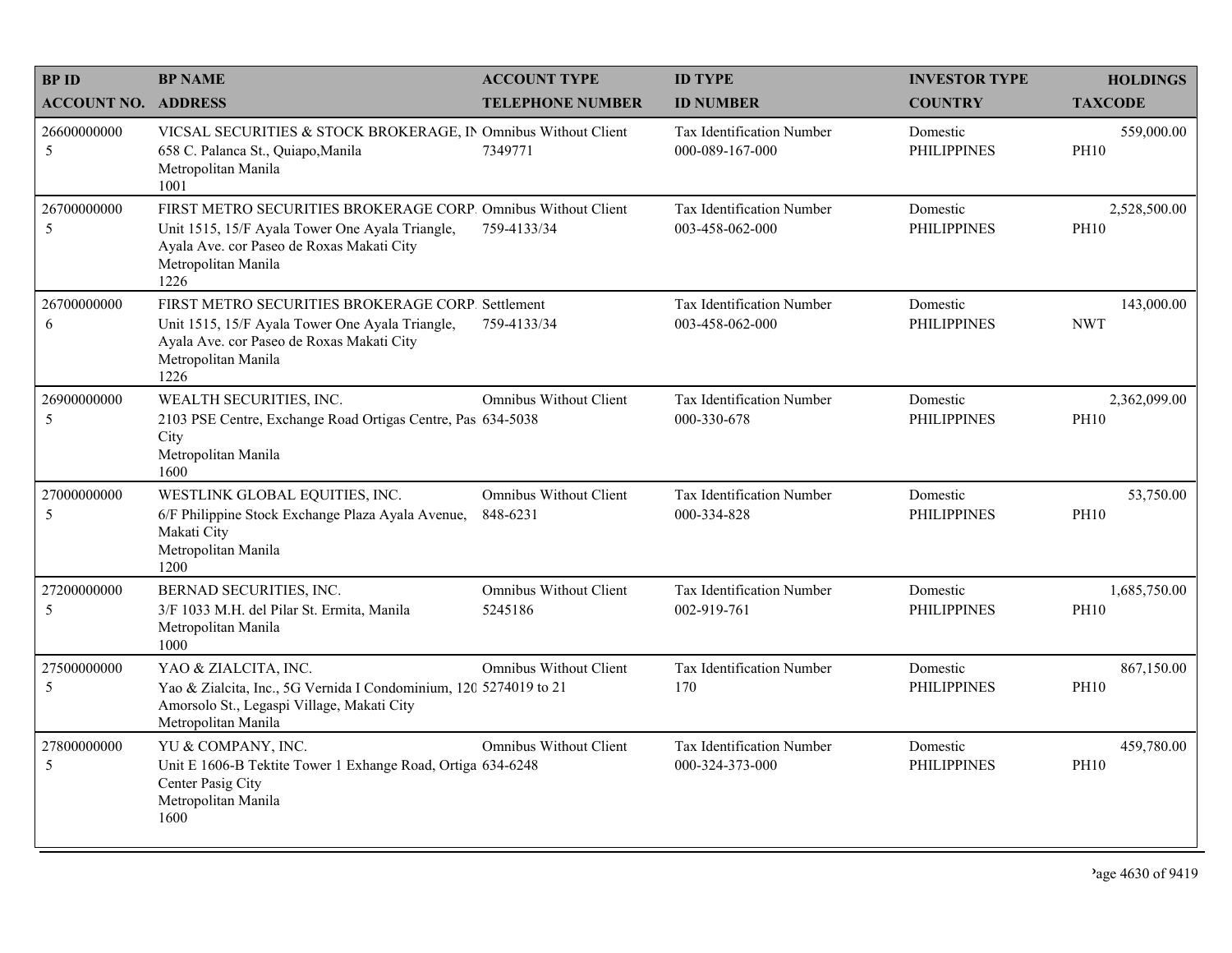| <b>BPID</b>                | <b>BP NAME</b>                                                                                                                                                               | <b>ACCOUNT TYPE</b>                            | <b>ID TYPE</b>                               | <b>INVESTOR TYPE</b>           | <b>HOLDINGS</b>              |
|----------------------------|------------------------------------------------------------------------------------------------------------------------------------------------------------------------------|------------------------------------------------|----------------------------------------------|--------------------------------|------------------------------|
| <b>ACCOUNT NO. ADDRESS</b> |                                                                                                                                                                              | <b>TELEPHONE NUMBER</b>                        | <b>ID NUMBER</b>                             | <b>COUNTRY</b>                 | <b>TAXCODE</b>               |
| 27900000000<br>5           | <b>BDO SECURITIES CORPORATION</b><br>27/F Tower I & Exchange Plaza Ayala Ave., Makati<br>City<br>Metropolitan Manila<br>1226                                                 | Omnibus Without Client<br>759-41-44            | Tax Identification Number<br>004-814-885-000 | Domestic<br><b>PHILIPPINES</b> | 14,142,000.00<br><b>PH10</b> |
| 27900000000<br>6           | <b>BDO SECURITIES CORPORATION</b><br>27/F Tower I & Exchange Plaza Ayala Ave., Makati<br>City<br>Metropolitan Manila<br>1226                                                 | Settlement<br>759-41-44                        | Tax Identification Number<br>004-814-885-000 | Domestic<br><b>PHILIPPINES</b> | 155,000.00<br><b>NWT</b>     |
| 27900000000<br>16          | <b>BDO SECURITIES CORPORATION</b><br>27/F Tower I & Exchange Plaza Ayala Ave., Makati<br>City<br>Metropolitan Manila<br>1226                                                 | Settlement<br>759-41-44                        | Tax Identification Number<br>004-814-885-000 | Foreign<br><b>PHILIPPINES</b>  | 44,223,000.00<br><b>RA02</b> |
| 28200000000<br>6           | PCCI SECURITIES BROKERS CORP.<br>3/F PCCI Corporate Centre 118 Alfaro St, Salcedo<br>Village Makati City<br>Metropolitan Manila<br>1227                                      | Settlement<br>893-3920                         | Tax Identification Number<br>177             | Domestic<br><b>PHILIPPINES</b> | 150,000.00<br><b>NWT</b>     |
| 28200000000<br>14          | PCCI SECURITIES BROKERS CORP.<br>3/F PCCI Corporate Centre 118 Alfaro St, Salcedo<br>Village Makati City<br>Metropolitan Manila<br>1227                                      | Settlement<br>893-3920                         | Tax Identification Number<br>177             | Domestic<br><b>PHILIPPINES</b> | 464,100.00<br><b>PH10</b>    |
| 28300000000<br>5           | EAGLE EQUITIES, INC.<br>179 Kaimito St. Valle Verde II, Pasig City<br>Metropolitan Manila<br>1600                                                                            | <b>Omnibus Without Client</b><br>6363637 to 39 | Tax Identification Number<br>178             | Domestic<br><b>PHILIPPINES</b> | 244,000.00<br><b>PH10</b>    |
| 28500000000<br>5           | GOLDEN TOWER SECURITIES & HOLDINGS, IN Omnibus Without Client<br>4-B Vernida I Condominium, 120 Amorsolo St.,<br>Legaspi Village, Makati City<br>Metropolitan Manila<br>1229 | 8132839                                        | Tax Identification Number<br>179             | Domestic<br>PHILIPPINES        | 587,450.00<br><b>PH10</b>    |
|                            |                                                                                                                                                                              |                                                |                                              |                                |                              |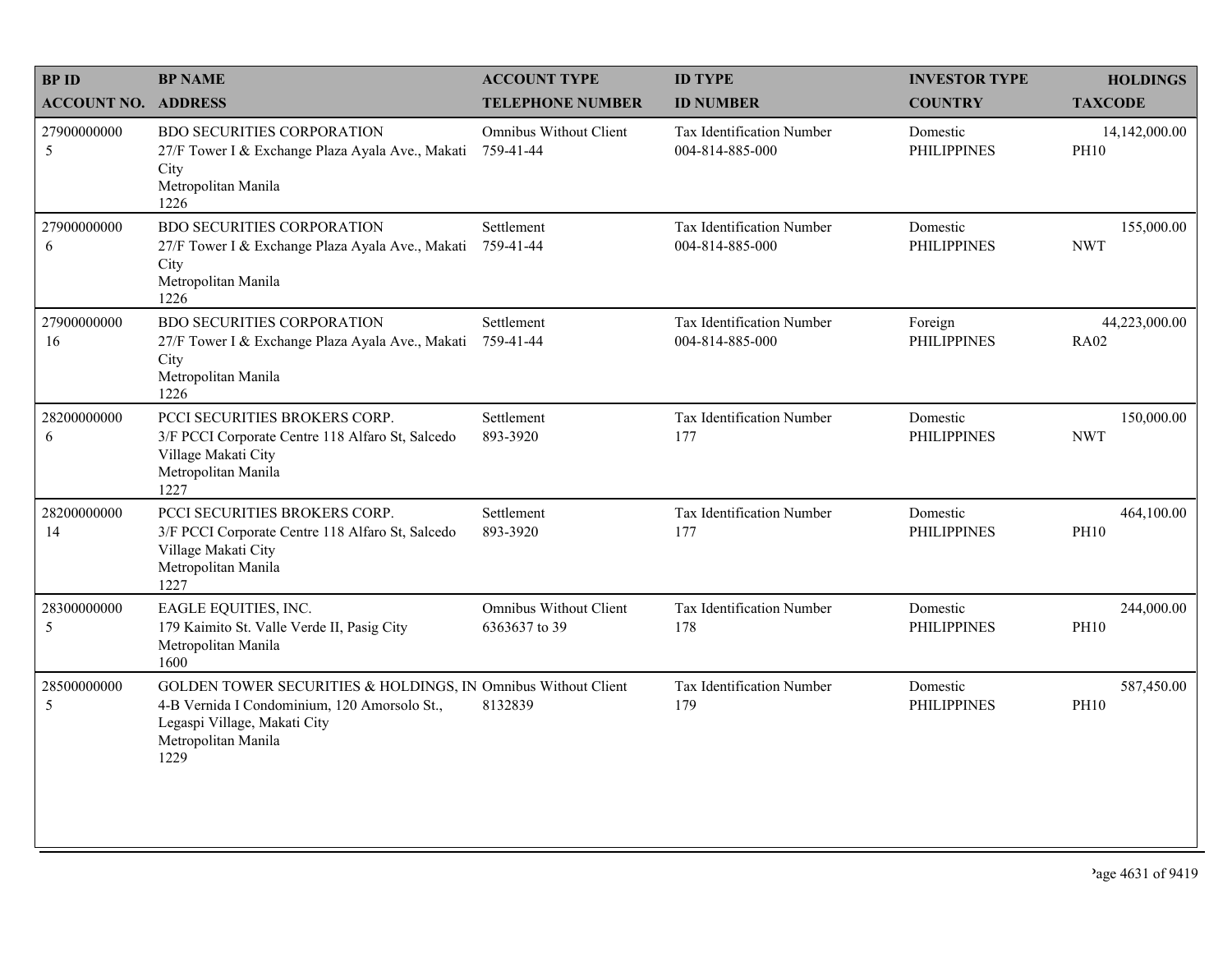| <b>BPID</b>                   | <b>BP NAME</b>                                                                                                                                                     | <b>ACCOUNT TYPE</b>           | <b>ID TYPE</b>                                       | <b>INVESTOR TYPE</b>           | <b>HOLDINGS</b>             |
|-------------------------------|--------------------------------------------------------------------------------------------------------------------------------------------------------------------|-------------------------------|------------------------------------------------------|--------------------------------|-----------------------------|
| <b>ACCOUNT NO. ADDRESS</b>    |                                                                                                                                                                    | <b>TELEPHONE NUMBER</b>       | <b>ID NUMBER</b>                                     | <b>COUNTRY</b>                 | <b>TAXCODE</b>              |
| 28500000000<br>21             | GOLDEN TOWER SECURITIES & HOLDINGS, IN Settlement<br>4-B Vernida I Condominium, 120 Amorsolo St.,<br>Legaspi Village, Makati City<br>Metropolitan Manila<br>1229   | 8132839                       | Tax Identification Number<br>179                     | Foreign<br><b>PHILIPPINES</b>  | 150,000.00<br><b>FTXN</b>   |
| 28600000000<br>5              | SOLAR SECURITIES, INC.<br>Unit 3002-A East Tower, Phil. Stock Exchange Centre 6366301<br>Exchange Road, Ortigas Complex, Pasig City<br>Metropolitan Manila<br>1605 | <b>Omnibus Without Client</b> | Tax Identification Number<br>001-949-768-000         | Domestic<br><b>PHILIPPINES</b> | 1,907,893.00<br><b>PH10</b> |
| 28600000000<br>$\overline{7}$ | SOLAR SECURITIES, INC.<br>Unit 3002-A East Tower, Phil. Stock Exchange Centre 6366301<br>Exchange Road, Ortigas Complex, Pasig City<br>Metropolitan Manila<br>1605 | Own                           | Tax Identification Number<br>001-949-768-000         | Domestic<br><b>PHILIPPINES</b> | 4,000.00<br><b>NWT</b>      |
| 28800000000<br>5              | G.D. TAN & COMPANY, INC.<br>Unit 2203-A East Tower, PSE Center Exchange Road. 6339989<br>Ortigas Center, Pasig City<br>Metropolitan Manila<br>1600                 | <b>Omnibus Without Client</b> | Tax Identification Number<br>$000 - 121 - 113 - 000$ | Domestic<br><b>PHILIPPINES</b> | 13,500.00<br><b>PH10</b>    |
| 28800000000<br>6              | G.D. TAN & COMPANY, INC.<br>Unit 2203-A East Tower, PSE Center Exchange Road, 6339989<br>Ortigas Center, Pasig City<br>Metropolitan Manila<br>1600                 | Settlement                    | Tax Identification Number<br>000-121-113-000         | Domestic<br><b>PHILIPPINES</b> | 158,000.00<br><b>NWT</b>    |
| 28800000000<br>$\overline{7}$ | G.D. TAN & COMPANY, INC.<br>Unit 2203-A East Tower, PSE Center Exchange Road. 6339989<br>Ortigas Center, Pasig City<br>Metropolitan Manila<br>1600                 | Own                           | Tax Identification Number<br>000-121-113-000         | Domestic<br><b>PHILIPPINES</b> | 11,056.00<br><b>NWT</b>     |
| 28800000000<br>18             | G.D. TAN & COMPANY, INC.<br>Unit 2203-A East Tower, PSE Center Exchange Road 6339989<br>Ortigas Center, Pasig City<br>Metropolitan Manila<br>1600                  | Settlement                    | <b>Tax Identification Number</b><br>000-121-113-000  | Foreign<br><b>PHILIPPINES</b>  | 1,000.00<br><b>RA10</b>     |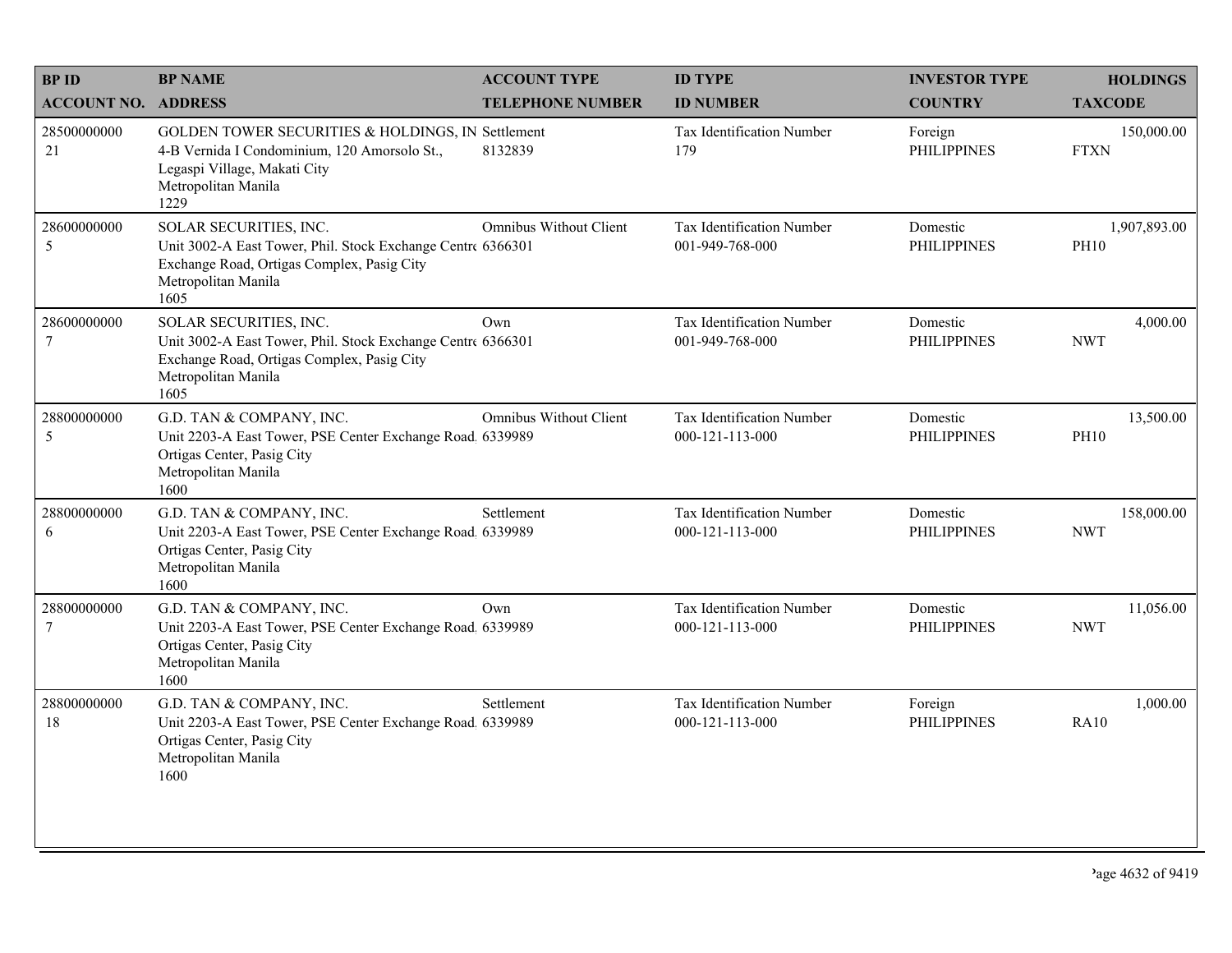| <b>BPID</b>                | <b>BP NAME</b>                                                                                                                                                       | <b>ACCOUNT TYPE</b>               | <b>ID TYPE</b>                                      | <b>INVESTOR TYPE</b>           | <b>HOLDINGS</b>           |
|----------------------------|----------------------------------------------------------------------------------------------------------------------------------------------------------------------|-----------------------------------|-----------------------------------------------------|--------------------------------|---------------------------|
| <b>ACCOUNT NO. ADDRESS</b> |                                                                                                                                                                      | <b>TELEPHONE NUMBER</b>           | <b>ID NUMBER</b>                                    | <b>COUNTRY</b>                 | <b>TAXCODE</b>            |
| 32800000000<br>5           | DW CAPITAL INC.<br>UNIT 1610-1611 TOWER ONE & EXCHANGE<br>PLAZA, AYALA TRIANGLE, AYALA AVENUE,<br><b>MAKATI CITY 1226</b><br>Metropolitan Manila<br>$\Omega$         | Omnibus Without Client<br>8369633 | <b>Tax Identification Number</b><br>200-262-862-000 | Domestic<br><b>PHILIPPINES</b> | 71,000.00<br><b>PH10</b>  |
| 34500000000<br>5           | UNICAPITAL SECURITIES INC.<br>4F Majalco Bldg Benavidez cor Trasierra Sts Legaspi 750-2030<br>Vill., Makati City<br>Metropolitan Manila<br>1200                      | Omnibus Without Client            | Tax Identification Number<br>005-294-264-000        | Domestic<br><b>PHILIPPINES</b> | 559,000.00<br><b>PH10</b> |
| 34500000000<br>14          | UNICAPITAL SECURITIES INC.<br>4F Majalco Bldg Benavidez cor Trasierra Sts Legaspi 750-2030<br>Vill., Makati City<br>Metropolitan Manila<br>1200                      | Settlement                        | <b>Tax Identification Number</b><br>005-294-264-000 | Domestic<br><b>PHILIPPINES</b> | 500.00<br><b>PH10</b>     |
| 38800000000<br>5           | ARMSTRONG SECURITIES, INC.<br>Unit 2205-A, 22/F PSE Centre Exchange Road, Ortiga 6346337 to 39<br>Centre, Pasig City<br>Metropolitan Manila<br>1600                  | <b>Omnibus Without Client</b>     | Tax Identification Number<br>191                    | Domestic<br><b>PHILIPPINES</b> | 17,750.00<br><b>PH10</b>  |
| CITI1000000<br>-1          | CITIBANK N.A.<br>11/F Citibank Tower Villar corner Valero Sts. Makati 8947841<br>City, MM<br>Metropolitan Manila<br>1200                                             | Own                               | Tax Identification Number<br>946                    | Foreign<br><b>PHILIPPINES</b>  | 2,854,500.00<br>FMX1      |
| DEUB2000007                | DEUTSCHE BANK AG MANILA BRANCH A/C                                                                                                                                   | Client                            | Certificate Of Incorporation                        | Domestic                       | 2,054,000.00              |
| -1                         | <b>CLIENTS DEUB20</b><br>23F AYALA TOWER ONE AYALA AVE. MAKAT. 8946989<br><b>CITY</b><br>Metropolitan Manila                                                         |                                   | 000-449-586-000                                     | PHILIPPINES                    | <b>PH10</b>               |
| HSBC1000000                | THE HONGKONG AND SHANGHAI BANKING<br>CORP. LTD. - CLIENTS' ACCT.                                                                                                     | Own                               | <b>Tax Identification Number</b>                    | Foreign                        | 202,000.00                |
| -1                         | HSBC Securities Services 12th Floor, The Enterprise 8145200<br>Center, Tower I 6766 Ayala Avenue corner Paseo de<br>Roxas Makati City<br>Metropolitan Manila<br>1200 |                                   | 951                                                 | <b>PHILIPPINES</b>             | FMX1                      |